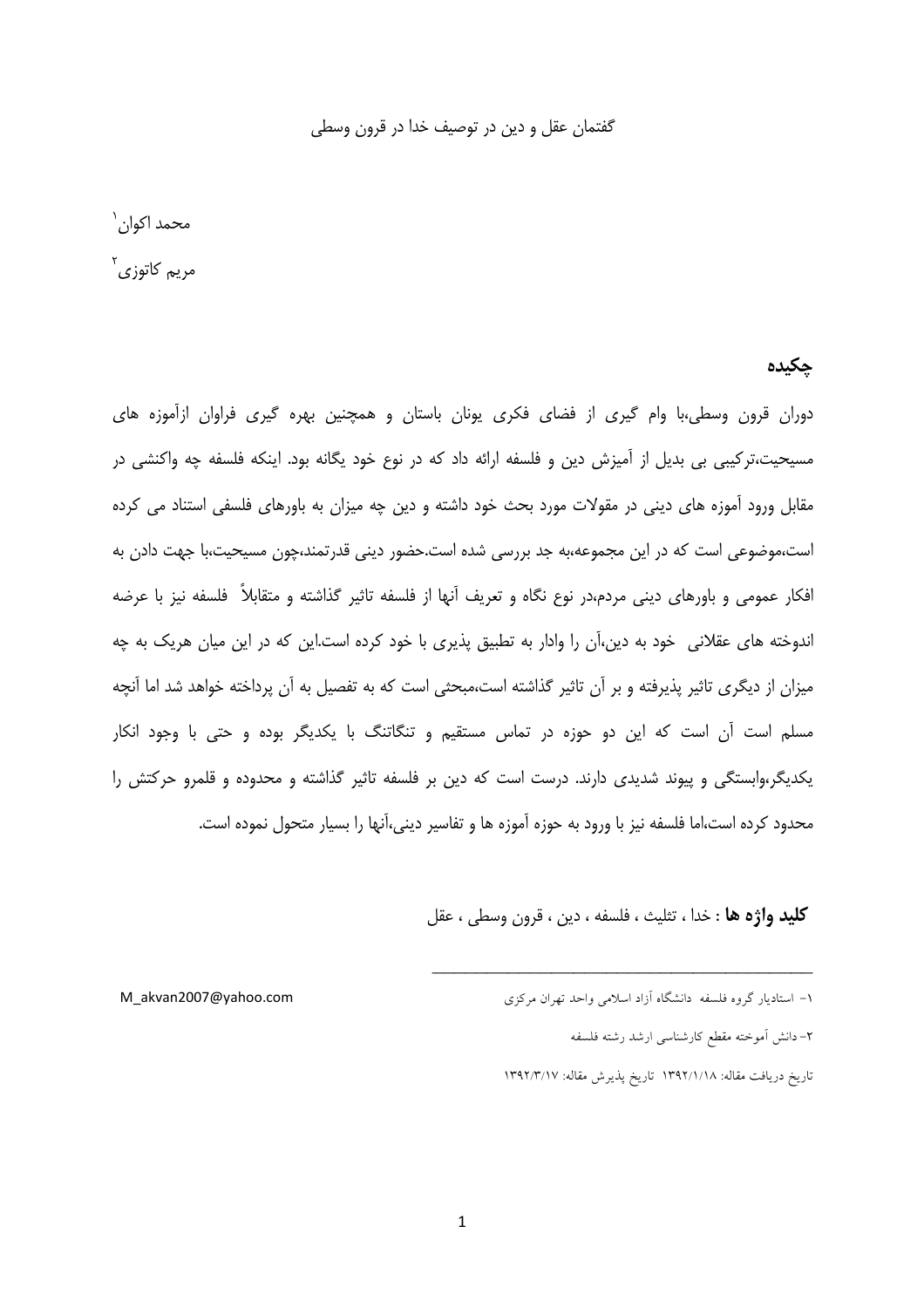ایا قرون وسطی،سالهایی که به غلط،به سالهای سیاه فلسفه شهره شده است،عاری از هرگونه تفکر بوده و صرفا با راهبری دین،پیش میرفته است؟آیا این ده قرن،عاری از هرگونه متفکر و فیلسوف بوده و صرفا دوران قدرت نمایی روحانیت به حساب می اَید؟اَیا فلسفه با جهش از یونان به رنسانس،این ده قرن را نادیده گرفته است؟پاسخ روشن است،قطعا نه. با بررسی دقیق این سالهای سراسر ابهام و رازورمز،می توان به روشنی مشاهده کرد که فلسفه،حتی در غیر فلسفی ترین مناقشات و ایام نیز،از حرکت باز نایستاده و به فراخور زمانه خود و این بار در حوزه دین،دست به نقد و بررسی زده است.اگر تعریف مان از فلسفه را محدود نکنیم و هرگونه نقد و بررسی و تحلیل عقلانی از مباحث فکری روز جامعه را،در حیطه فلسفه قرار دهیم،آنگاه آشکارا به آمیختگی گفتگو های فلسفی-دینی در این عصر،اذعان خواهیم داشت.

در میان متفکران قرون وسطایی،چه رابطه ای میان دین و فلسفه وجود داشته است؟سهم دین و فلسفه،نزد هریک،چه ميزان است؟اولويت با عقل است يا دين يا هردو؟تعريف اين متفكران از فلسفه چيست؟يا روشن تر آنكه،غلبه نگاه ديني یا فلسفی بر این متالهان،چه تاثیراتی در توصیف مفاهیم مشترک بر جای گذاشته است؟

بررسی آرای تک تک متالهان قرون وسطایی که هر کدام به نوعی در روند شکل گیری فضای دینی-فکری جامعه تاثیر گذاشته اند،تنها مارا با بخشی از رابطه میان عقل و وحی و تاثیر و تاثر متقابلشان بر یکدیگر آشنا می سازد.اما با استناد به أنچه را که هریک از این متفکران از این رابطه متقابل–عقل و وحی–استنباط کرده و یا تحت تاثیر آن،ابراز کرده اند،می توان مسیر حرکت کلی آموزه های دینی متاثر از خرد و یا جریان های عقلانی متاثر از دین را دریافت. به همین دلیل،در این پژوهش،با پرداختن به ایده های کلی ای که همواره،چه در میان ادیان و چه مکاتب فلسفی،مشترک بوده اند،مانند خدا وبا بررسی این مسئله که،در بستر جامعه قرون وسطی،که متاثر از دین و فلسفه است،این مفاهیم چه شکلی پیدا کرده و به چه تعاریفی مبتنی هستند،سعی کرده ایم تا میزان تاثیر پذیری و تاثیر گذاری دو مقوله دین و خرد را بر یکدیگر ارزیابی کرده و به این دریافت برسیم که تا چه حد،اینگونه تعاریف در عبور از فلسفه یونانی به قرون وسطی و سپس در طی قرون وسطی تا ورود به رنسانس تغییر کرده و این تغییر،بیشترحاصل کدام حوزه بوده است.آیا دين خود را به فلسفه تحميل كرده است يا بالعكس؟آيا فلسفه دست به اصلاح دين زده است يا بالعكس؟ تلاش خواهيم کرد که در این نوشتار،تا حد امکان،این مطلب را بررسی کنیم.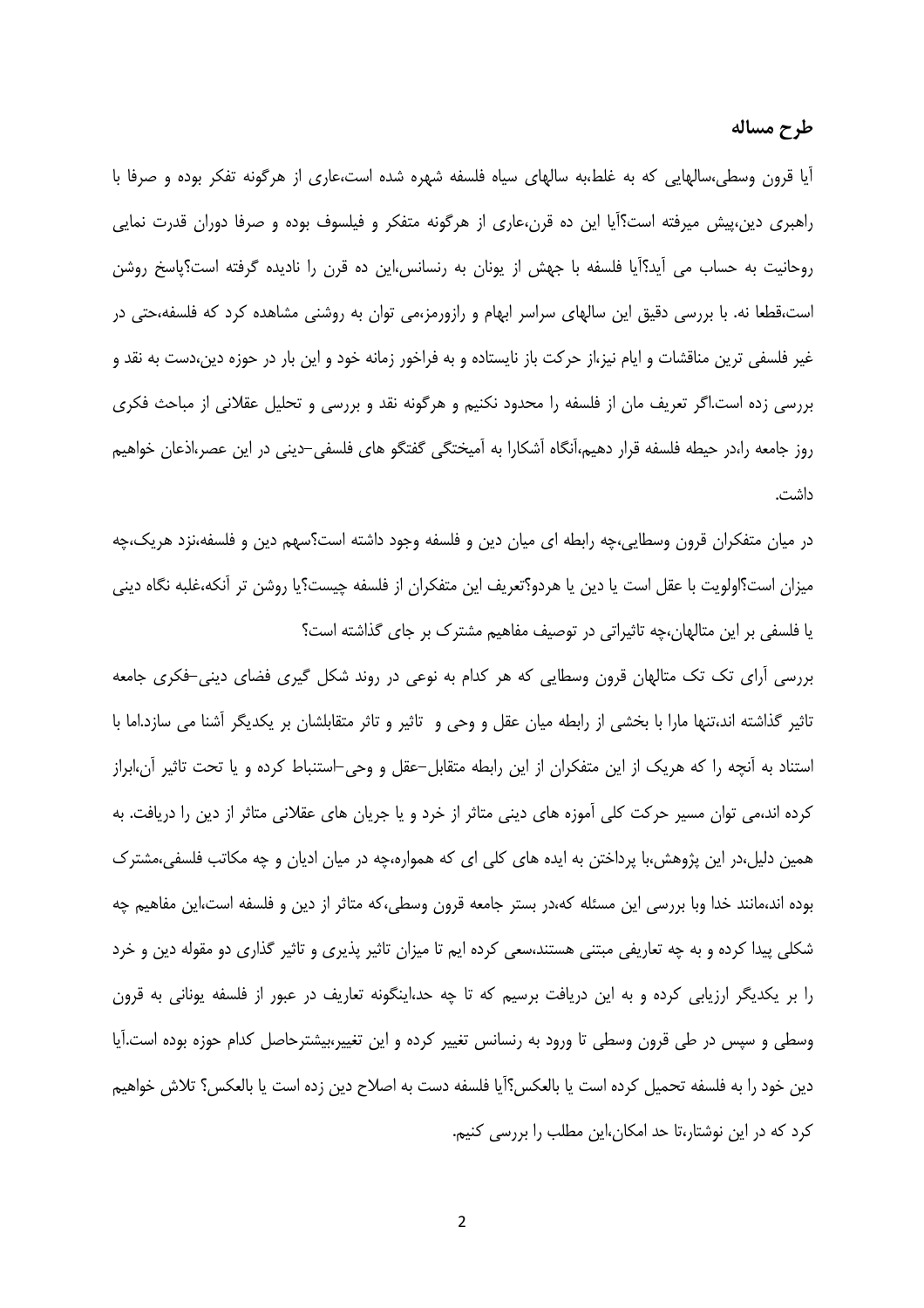کمال مطلق،محرک نامتحرک،صانع،پدر،غایت هستی و چندین تعریف دیگری که در طول تاریخ دین و فلسفه،برای توصیف اّنچه که اقوام مختلف خدا،الله،یهوه و god می نامند به کار رفته است، خود نشان از توجه فراوان بشريت،نسبت به مفهوم واژه خدا دارد.

خدا کیست؟یگانه است یا متعدد؟مهربان است یا خشمگین؟قدرتمند است یا صرفا نظاره گر؟اَیا او خالق هستی است؟اَیا وجودش عین ماهیتش است؟ذات خداوند از چه تشکیل شده است؟چگونه می توان به او تقرب جست؟دین تعریف درستی از خداوند ارائه می دهد یا فلسفه؟آیا انسان می تواند در این جهان،به درک ذات خداوند نائل شود؟…

می توان سوال زیادی در باره ذات الهی پرسید و می توان پاسخ های گوناگونی به آنها داد.اما به واقع پاسخ صحیح كدام است؟اَيا دين حق مطلب را در تعريف خداوند ادا مي كند يا فلسفه يا هر دو؟اَيا اصلا مي توان به تعريف مشخصي از خداوند رسید؟ تلاش در جهت پاسخ گویی به این گونه سوالات،پژوهش های مفصلی را طلب میکند که از حیطه این بحث خارج است.آنچه در باب خداوند،در این مقال به آن خواهیم پرداخت،بررسی دیدگاه متفکران قرون وسطی ای در باره این مقوله و میزان تاثیر گذاری فلسفه یا دین در تعریفی است که آنها از این واژه ارائه می دهند.دین چه باورهایی را به این متفکران در باره خداوند عرضه کرده است؟فلسفه چه دیدگاهی را در میان این متالهان رواج داده است؟سهم دین و فلسفه در به وجود آمدن تعریفی از خداوند،در قرون وسطی،چه میزان بوده است؟و به طور کلی،تاثیر گذاری مقولات فلسفی و دینی بر یکدیگر در ارائه تعریف از موضوعی واحد،چگونه است؟تلاش خواهیم کرد به این سوالات پاسخ گوييم.

*آگوستین* اولین متفکر–متاله برجسته ای است که به دلیل تاثیر پذیری همزمان از دین و فلسفه،نظریاتش به ترکیبی جالب توجه از این مقولات– البته با در نظر داشتن اولویت دین– تبدیل شده است.

اگوستین،برای شروع،خدای مسیحیت را با تعاریف خاص آن می پذیرد."اشیا و وقایع بالفعل این جهان،قبلا در ذهن[عقل يا علم] خدا بالقوه وجود داشته اند."(ويل دورانت،ج۵، ۱۷۷۱) "اعمال خدا در گذشته،دليل قدرت اوست...خدا به أنها وعده داد که در میان تمام اقوام،شما مایملک خاص من خواهید بود."(کارپنتر،۴۰،۱۳۸۸)خدای مسیحیت،خدایی یگانه است.پدری است که رستگاری را وعده داده بود و سرانجام فرزندش را برای تحقق این وعده قربانی کرد،خدایی است قادر که چیزی از دایره علم و آگاهی او بیرون نیست،خدایی است که شناخت او در این جهان ممکن نبوده و باید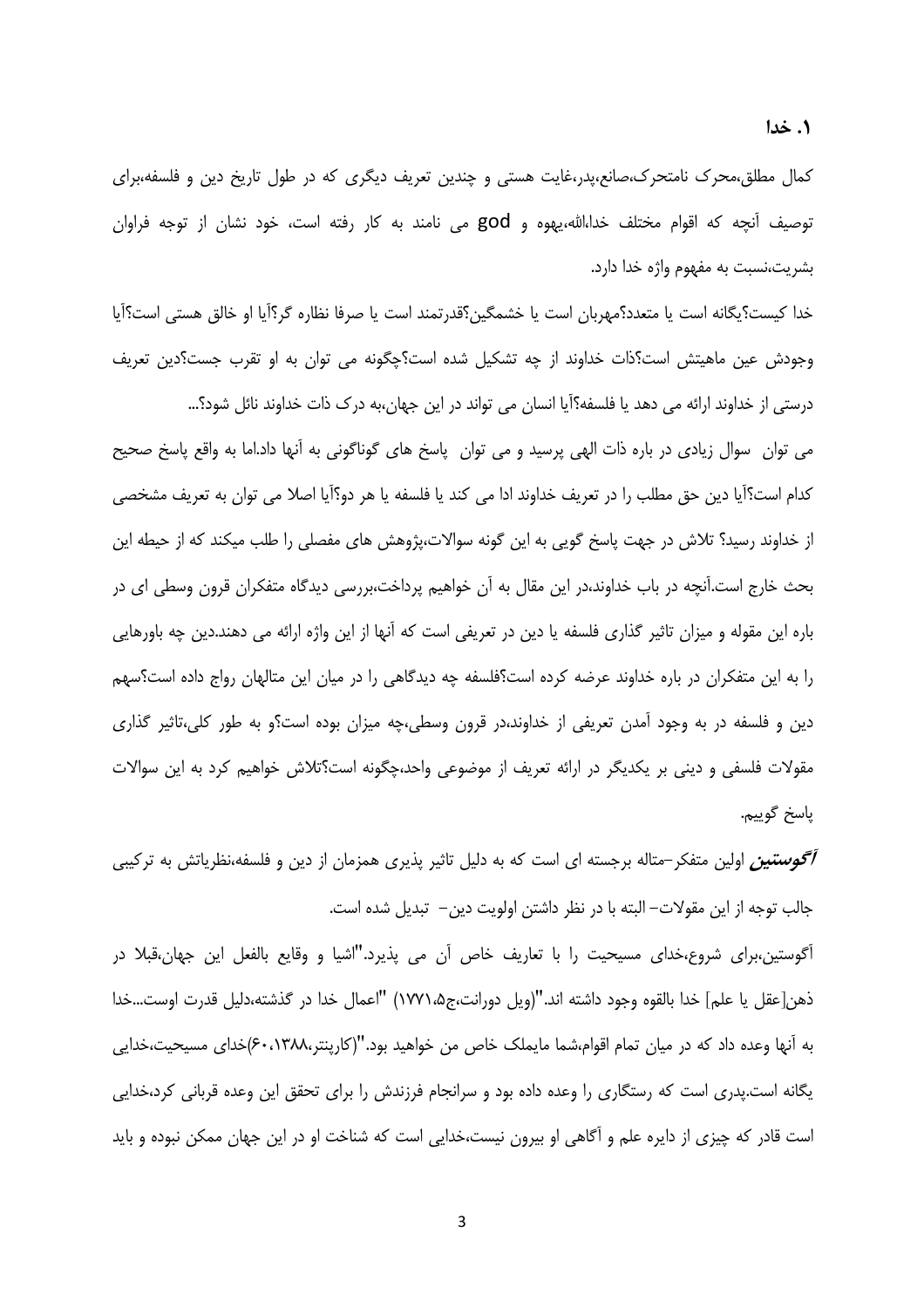راهی فراتر از ماده،برای تقرب به او جست و خدایی است که از همه چیز،پیش آگاهی داشته و اراده او،اولی بر همه چیز است.

اما می دانیم که اّگوستین به دلیل گرایش به اثبات قابل تطبیق بودن تعاریف دینی با عقل،به فلسفه و علی الخصوص افلاطون تمايل داشته است.حال چرا افلاطون و چگونه؟

أگوستین میگوید:"همانطور که تخیلات انسان حاکی از خصیصه متغیر و ناقص عقلی هستند…حقایق ازلی نیز با نشان دادن وجوب و ثبات خداوند، مبدا و بنیاد خود یعنی حق فی نفسه را اَشکار می سازند." (کاپلستون،۸۸/۲،۱۳۸۷) با تحلیل این گفته،می توان به گرایشات افلاطونی آگوستین مسیحی،تا حدی واقف شد.

أگوستین در صدد است تا خداوند را به عنوان ذاتی بری از هرگونه تغیر− که نشان از عدم ثبات و وجود نقص دارد− به عنوان حقیقتی مطلق و ازلی–ابدی معرفی کند.اینگونه مقایسه میان متعلقات حسی،به عنوان امور ناقص ومتغیر و حقایق ازلی به عنوان امور برتر و نتیجه گیری ای که منجر به پیدایش ایده وجود ذاتی برتر که منبع این حقایق است میشود،کاملا منطبق بر ایده مثل،تمایز میان محسوس و معقول و دوگانه انگاری افلاطونی است.همانطور که افلاطون جهان را به دو بخش ماده و عقل تقسیم کرده و ماده را بخش کم ارزش و متغیر و عقول را به عنوان تنها بخش حقیقت محور معرفی کرد،اُگوستین نیز با نفی جهان محسوسات،خداوند را فارق از این تعلقات دانسته و او را به نوعی برابر با خالق جهان معقولات افلاطونی در نظر میگیرد.

"افلاطون با شروع از این اصل که نفس مقدم بر بدن است و منشا همه حرکات است،استدلال میکند که علت حرکات دوری کامل افلاک باید یک نفس کامل باشد که او قائم به نفس است و خدا به حساب می آید...افلاطون جهان را محصول يك عقل الهي معرفي ميكند."(استيد،١٨٢،١٣٨٧)

در تفکر افلاطونی نفس انسانی،رهبر بدن و هویت مادی اش شناخته می شود،چرا که خود مادی نبوده و متعلق به عالم معناست.از این مثال،افلاطون به نتیجه ای کلی تر میرسد و آن وجود نفسی برتر به عنوان رهبر و پیش برنده تمام هستی است که افلاطون آن را عقل کل یا خدا معرفی می کند.خدایی که در غیر مادی بودن،حقیقت محض و قادر مطلق بودن به خدای اگوستین بسیار شبیه است.

این تفکر که نفس را به مثابه بخشی مشابه و قابل قیاس با ذات خداوندی در نظر گیریم،در اندیشه افلاطون و اگوستین مشترک است،چنانکه اَگوستین می گوید:"سر بازیابی راه اصلی در همان شناخت وجود عمیق خود نفس است و احتمالا شناخت صحيح نفس،منجر به شناخت خداوند ميشود." (مجتهدي،١،٣٨٧ه) پس أگوستين متاثر از افلاطون،هم صدا با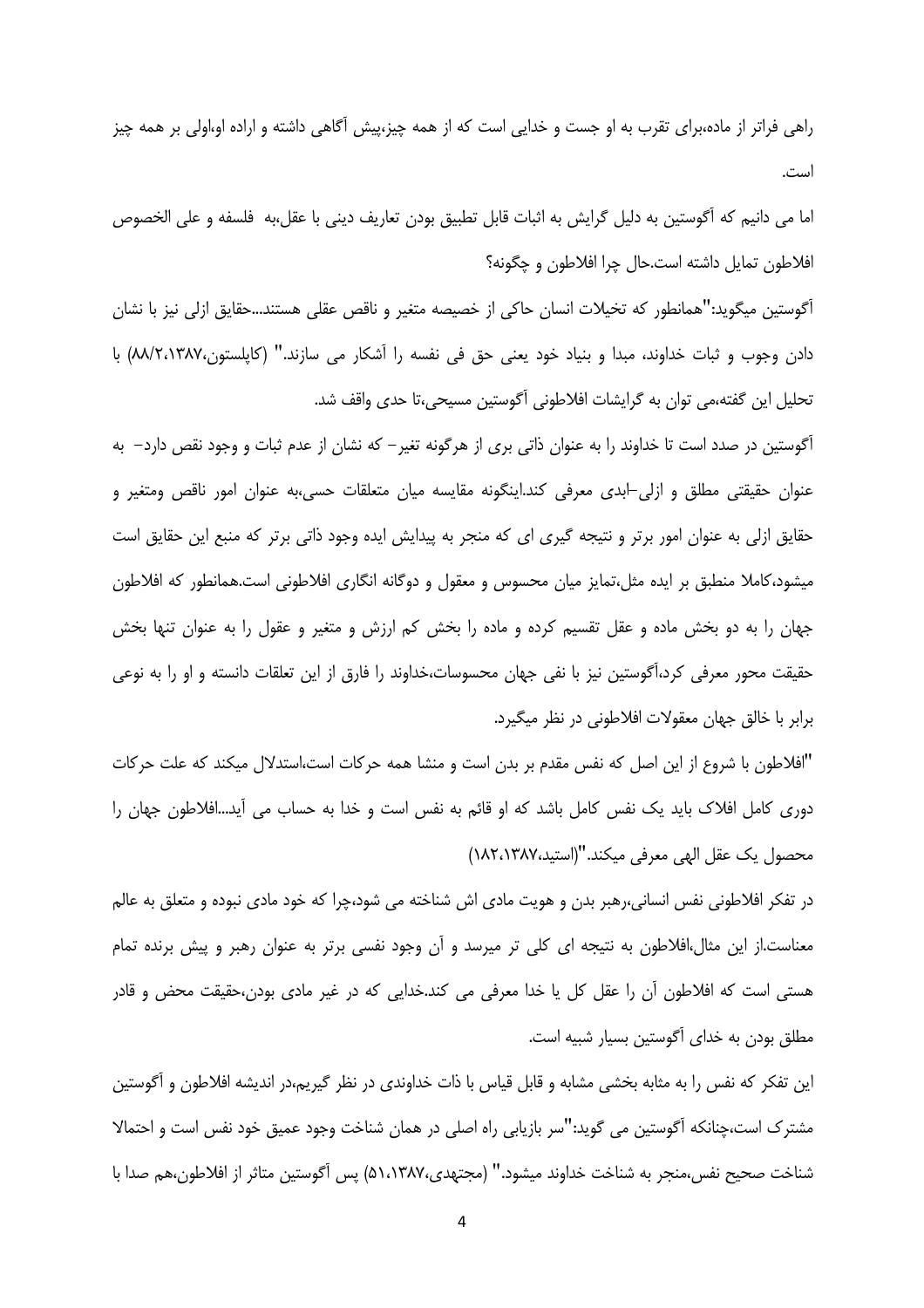این فیلسوف،بیان می دارد که تنها بخشی از ما که به ماده تعلق ندارد و هدایتگر حیات مادی ماست نفس است.نفس فراتر از ماده بوده و به عالم معقولات کشش دارد.پس شناخت نفس،مارا به سوی شناخت معقولات،هدایت می کند.جهان نیز که ماده است،می بایست به وسیله چیزی فراتر از خود که محدودیت مادی ندارد،هدایت شود.پس عقلی برتر مافوق محسوسات مادی جهان قرار دارد که مانند سلطه نفس بر بدن،حاکم مطلق هستی است. او خداست.

اًگوستین با پیش کشیدن نظریه عقول بذری،به واقع همان ارباب انواع افلاطونی را به عنوان مثالهای اعلا که در عقل یا علم الهی جای دارند مطرح میکند که جهان برگرفتی از آنهاست."چون خدا نیکوست،همه چیز نیکوست.چون خدا وجود مطلق دارد،همه چیز وجود مطلق دارد." (ژیلسون،۲۸۴،۱۳۸۴) خدا به عنوان در بر دارنده مثالهای اعلا در خود،غایت همه خوبیها و زیباییهاست و همه صفات برتر،تنها درجه ای از کمال الهی اند.این اندیشه بسیار به جهان مثل افلاطونی شبیه است.پس در بحث خداشناسی،اگوستین با ایمان مطلق به آموزه های مسیحی،از تفکرات افلاطون،در تشریح خدایی که به آن معتقد است،بهره میگیرد.البته فراموش نکنیم که او ابتدا به خدای مسیحیت ایمان آورد،سپس معقولاتی از فلسفه را به آن افزود.پس میتوان اینگونه عنوان کرد که عقل و وحی،تاثیر متقابلی در تفکر أگوستین،بر یکدیگر باقی گذاشته اند.

**/ریوگنا**،که به عنوان یکی دیگر از فیلسوفان قرون وسطی معتقد بود به کار بردن مقولات ارسطوئی در مورد خداوند و یا اطلاق هر نوع صفتی به او اشتباه میباشد،طریق سلبی را در درجه اول،برای اثبات ذات خداوند، برگزید.او شاید با رد کردن بخشی از تفکرات ارسطو،تاثیر پذیری اش از دین را به وضوح آشکار می سازد و نوعی اولویت دینی قائل میشود،اما طرق سلبی یا ایجابی نیز،خود مسیر های منطقی–فلسفی به حساب می آیند.پس در مورد تفکرات او نیز باید میزان غلبه اموزه های دینی بر تفکر عقلانی و بلعکس را بررسی کرد.

او می گوید: "پیشوند برتر و فوق که در اول اسما و صفات خداوند اَورده میشود،دلالت به لاوجود نمی کند بلکه از طریق سلبی…کلام ایجابی مارا تصحیح و نظر مارا درباره خداوند تصفیه می سازدو ما را با وجود محض متعالی او بهتر آشنا می سازد."(مجتهدی،۱۳۸۷،۱۴۳،۱۴۸۷)

پس،به زعم اریوگنا،انچه تفکر ما به وجود لا وجود خداوند نسبت میدهد،یعنی آنچه که ما توسط فعالیت ذهن،از وجود خداوند استنباط کرده و به او نسبت می دهیم،بیان کننده واقعیت وجودی خداوند نیست.ما با درک بشری خود،قادر به شناخت ذات خداوند نیستیم و به همین دلیل،مقولات ارسطویی نیز،نمی توانند برای ارائه تعریفی از خالق هستی به هر عنوان،به کار برده شوند.تنها راه ما برای به دست آوردن شناختی نسبی از خداوند به وسیله خرد انسانی،سلب هر نوع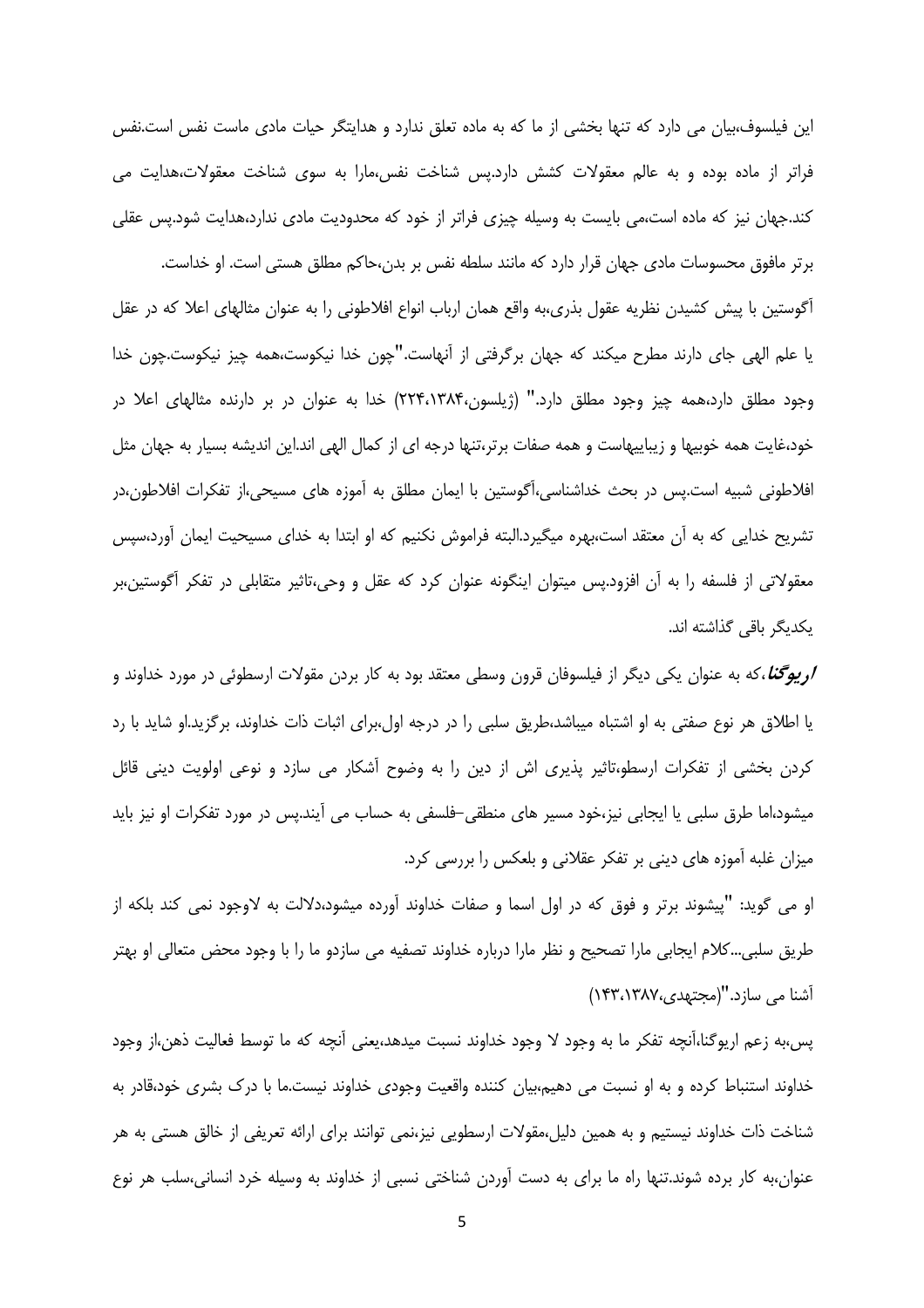نقصان از ذات اوست تا شاید به این طریق بتوان اندکی به حقیقت او نزدیک شد.پس از سلب نقوص بشری از ذات الهي،آنچه كلام ايجابي مي تواند به ما بدهد اين است كه،به عنوان مثال،ما با اطلاق صفت نيكي به خداوند،تنها به خودمان در درک ذات خداوند،اندکی کمک کنیم وگرنه نیکی پروردگار،بسیار فراتر از نیکی بشری بوده و مطلق می باشد.پس آنچه خرد در شناخت ذات الهی در نظر اریوگنا،انجام میدهد،در ابتدا سلب نقصان از ذات اوست تا از پس این سلبها بتواند اندکی خدارا بهتر درک کند و سپس،اطلاق صفاتی به گونه مطلق به خداوند،که البته همان مطلق انگاری نیز،نسبی محسوب میشود،چرا که ما قادر به درک مطلق نیستیم.

دین بر تفکر او،تاثیر قطعی وابتدایی خود را گذاشته و او را به باور خداوندی غیر قابل درک رسانده است.اما مطالعه دیدگاههای فلاسفه ای چون افلاطون و ارسطو نیز،او را تحریک به واکاوی عقلانی در این تصور،برای ارائه تعریفی دین–عقل باور از خداوند کرده است.دین،باورهای عقلانی این متفکر را محدود به تطبیق با آموزه های وحی میکند و عقل،در همین ادراکات برآمده از وحی،دست برده و سعی در ارائه تفسیری عقلانی از آن دارد.

او مي گويد: "خدا علت متعالى همه اشياست...خدا علت غايي همه موجودات است." (كاپلستون،١٢٣،١٣٨٧)بحث رابطه علت و معلولی و یا وجود علت غایی،فاعلی و…موضوعی مشترک میان دین و فلسفه است که هردو از منظر خویش به آن پرداخته اند. مسیحیت،خداوند را به عنوان یگانه مرجع آفرینش معرفی میکند و فلسفه– در شاخه هایی– او را علت تامه و نخستین جهان میشناسد. دین با سعادت مطلق قرار دادن نزدیکی به خداوند، خدا را مقصود و علت غایی حرکت جهان تعریف میکند و فلسفه – در شاخه هایی – خداوند را علت غایی و مقصود حرکت و کمال طلبی همه موجودات،میشناسد.پس می توان مشاهده کرد که برداشت های دینی و فلسفی،در این حوزه خاص می تواند تا حدودی مشترک باشد و در باب این موضوع هردو بر یکدیگر اثر گذاشته و از هم اثر پذیرفته اند .

نمونه این اشتراک دینی–عقلی را می توان در اریوگنا مشاهده کرد.او با تاثیر پذیری از این دو حوزه،تعریفی از خدای مسیحیت،در حوزه دین ارائه میدهد که در عین نداشتن تضاد با فلسفه،از آن بهره نیز برده است.او در تقسیم بندی چهارگانه خود از طبیعت،دو بخش اول و چهارم نظام طبیعی خود را به همین دو ایده ازخداوند اختصاص میدهد،یعنی آنکه خالق است و مخلوق نیست که علت فاعلی و تامه محسوب میشود و آنکه نه خالق است و نه مخلوق که علت غایی شناخته میشود و این هردو،از صفات الهی به شمار می آیند.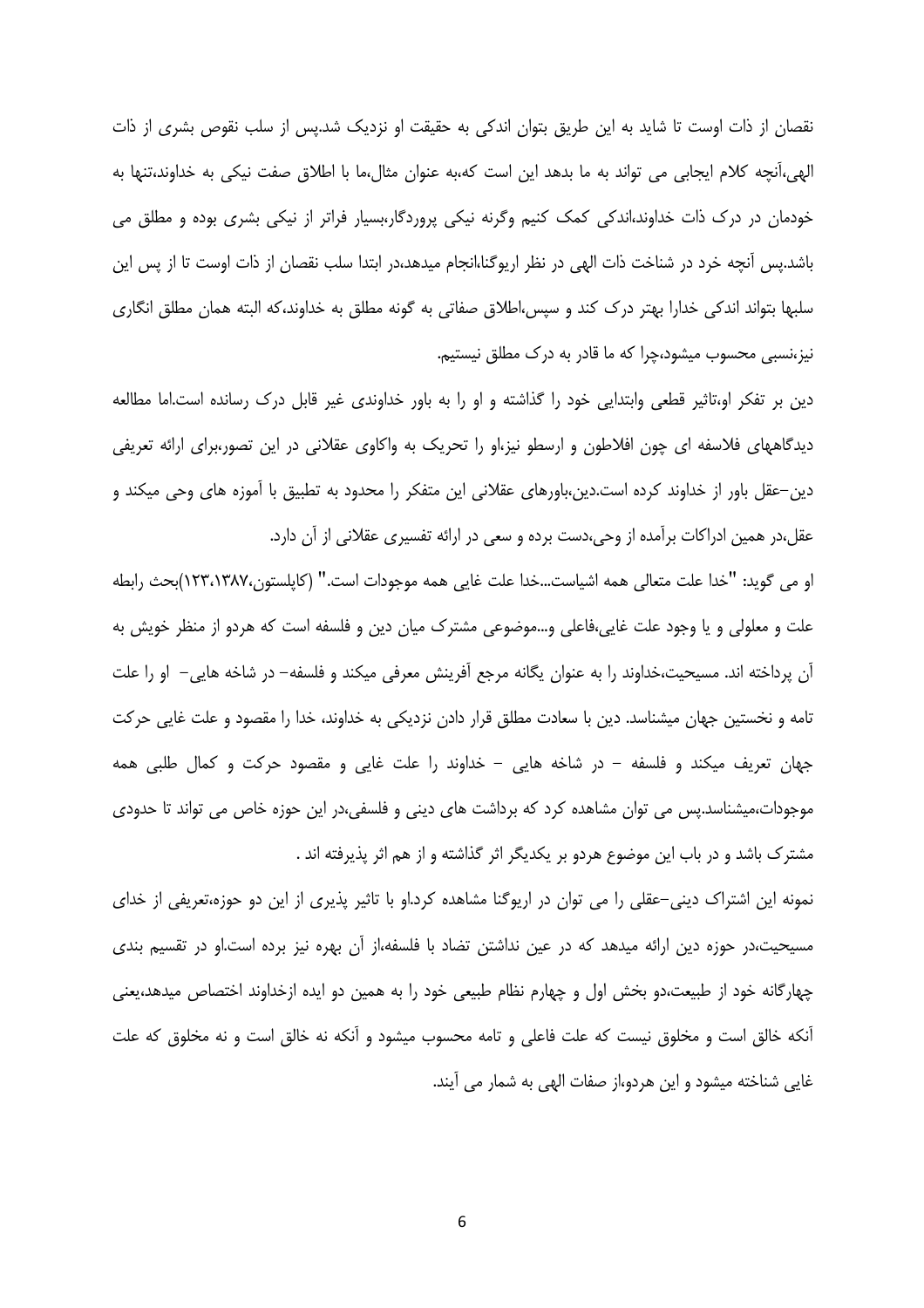اریوگنا نیز مانند آگوستین،با وجود تاثیری که از فلاسفه میپذیرد،دین را اولی دانسته و اگر لازم بداند،دین را بر فلسفه ارجحیت می بخشد.هر چند که او با پیش فرض پذیرش صحت دین،خرد را نیز از طریق تلاش در جهت ارائه تفاسیر عقلانی تر از دین،بر دین غلبه می دهد.

اگر اندکی دقیق تر شده و میان ارکان تفکر فلسفی و دین،مقایسه ای انجام دهیم،می توانیم با استخراج شباهت هایی که ساختار کلی آنها،در نقاطی با یکدیگر دارند،امکان و گرایش متالهان به استفاده از فلسفه در بسط هر چه بیشتر دین را،درک کنیم.فلسفه،و علی الخصوص افلاطون و ارسطو،در نقاطی،تاثیر بسیاری بر مسیحیت گذاشتند،هرچند که مسیحیت نیز بر روی آنها تاثیر فراوان گذاشته و تلاش کرد تا آنها را هر چند نا آگاهانه،پیرو حق وحقیقت نشان دهد. اريوگنا مي گويد: "خدا واحد يا مناد است...او سرچشمه همه موجودات است؛درست همانطور كه عبارت او هست آنكه هست،القا میکند."(استید،۲۰۲،۱۳۸۷) او هست اَنکه هست،عبارتی است که در تورات اَمده و اعتقاد بر اَن است که خداوند به وسیله آن،خود را به موسی معرفی کرده است.تورات یا عهد قدیم،یکی از منابع مورد استفاده مسیحیان بوده و به همین خاطر،متالهان مسیحی برای معرفی خداوند،فراوان به این جمله استناد می کنند.او هست آنکه هست،به معنای آن است که خداوند برای شناساندن خود،از اطلاق هر صفتی به خویش اجتناب میکند.چرا که او یگانه است و بی شباهت به همه جهان.پس او فقط همانست که هست،زیرا از دایره هر تعریفی خارج است. اثرات چنین دیدگاهی را– همانطور که در پی خواهد آمد– به وضوح می توانیم در نحوه تلقی متالهان مسیحی از خداوند و مسیر و براهین فلسفی که آنان،برای توصیف ذات الهی انتخاب میکنند،تشخیص دهیم. بوئثیوس یکی دیگر از چهره های برجسته قرون وسطى است او براين باور است كه :"خدا،يعنى جوهر الهي،صورتى بدون ماده است و نمى تواند زير لايه باشد.او واحد است."(کاپلستون،۱۲۹/۲،۱۳۸۷،)بوئتیوس،متاله–متفکری که به دین و فلسفه یکسان پرداخته و سهم تقریبا برابری برایشان قائل بوده و در عین حال حوزه ای نیز به آموزه های وحیانی غیر قابل تطبیق با عقل،اختصاص داده بود،آشکارا در تبیین مواضع دینی خود از اموزه های فلسفی بهره میبرد.می دانیم که او مترجم بخشی از اثار ارسطو بوده و با مقولات منطقی او نیز آشنایی داشته است.در همین اظهار نظر او در باب ماهیت خداوند،می توان این تاثیر و تاثرات همزمان دین و فلسفه ارسطو بر یکدیگر را تشخیص داد.

ارسطو در تعریف جهان،از ماده محض آغاز کرده و به صورت محض میرسد.صورت محض عاری از ماده بوده و فعل مطلق است.او محرک نخستین را صورت محض میداند که یگانه بوده و با هیچ چیز جمع نمی شود.می توان مشاهده کرد که آنچه در باب ارسطو گفته شد،شباهت بسیار با دیدگاه بوئتیوس از خداوند دارد.او نیز مانند سایر متالهان،از ابتدا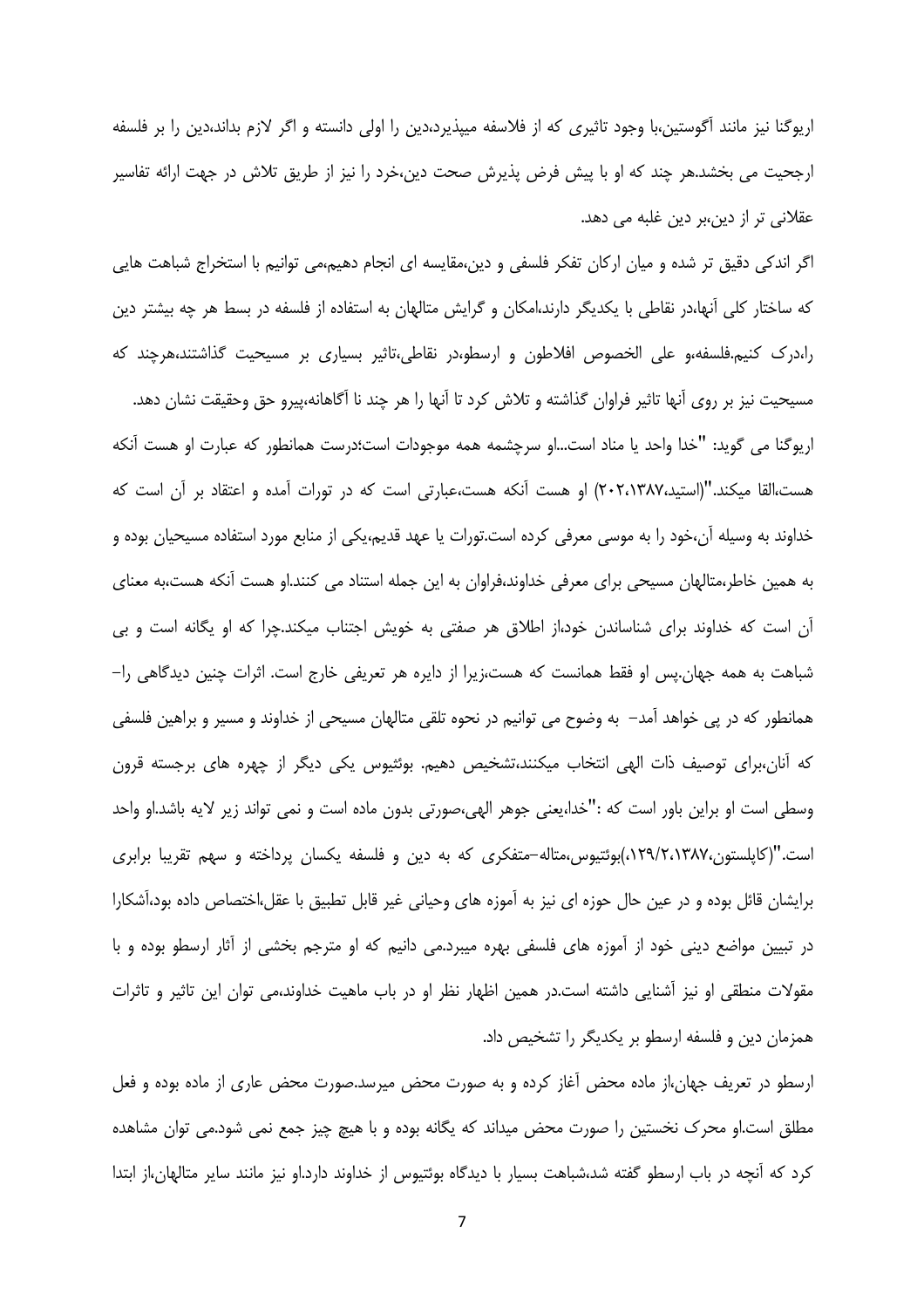خدای مسیحیت را به واسطه ایمان خود میپذیرد.اما در تعریف خداوند،علاوه بر دین،از منطق ارسطویی کمک گرفته و وحدت و فعلیت محض را که مورد پذیرش دین و فلسفه است به خداوند نسبت میدهد.

او سنت تفکر دینی،به دنبال نظریه ای منطقی و در عین حال هماهنگ با تعریف ناپذیری و یگانگی خداوند در فلسفه بوده واز مقولات منطق ارسطویی،بخشی را که به موجودی غیر قابل توصیف و درک بشری نسبت داده شده است،در مقوله اثبات الهی برمیگزیند. پس فلسفه در نگاه بوئتیوس تضادی با دین نداشته و می تواند در بسط و فهم دین،مشارکت کند ودرعین حفظ حریم دین،عناصری را به آن بیفزاید.تاثیر گذاری مقولات فلسفی بر بوئتیوس و تفکر او آشکار است اما پیش از این مرحله،دین در مرحله انتخاب مفاهیم فلسفی،تاثیر گذاری خود را به رخ کشیده و از همان ابتدا مفاهیمی را که در مسیر تفکر دینی قرار دارند غربال کرده است.

*آنسلم،*که شاید بیشترمتاله بود تا عقل باور،تمامی پروسه پژوهشش را به اثبات صفاتی که منتسب به خدا می دانست،اختصاص داد.به واقع او كلا در پي شناخت خدا بود و نظريه اش را به شناخت و ايمان به ذات الهي،اختصاص داد.اما اینکه کجا دین بر او تاثیر گذاشته و کجا فلسفه،امریست که شایسته بررسی است،چرا که از رابطه و تاثیر و تاثر متقابل این دو پدیده، در عصر و مکتب فکری این متاله خبر میدهد.

"هدف آنسلم،اثبات وجود خدا نیست،بلکه می خواهد نشان دهد که خدا،که او به وجودش باور دارد،به نحوی متفاوت با نحوه ی وجود همه ی موجودات متناهی وجود دارد." (آنسلم،۲۲،۱۳۸۶)با استناد به چنین اظهار نظری می توان با قطعیت اعلام کرد که تا بدین جا،یعنی در بحث پذیرش ذات الهی و تفاوت او با همه ذوات جهان،او با استناد به وحی و بی هیچ شک و شبهه،وجود خدای مسیحیت را میپذیرد.این خدا،با خصایصی که مسیحیت به او اختصاص می دهد،قابل نقد و بررسی نبوده و باید تنها به او ایمان آورد.آنسلم و همفکران او،معتقدند که در ذات الهی نمی توان شک کرد و تنها برای اثبات اینکه،خداوندی که آنها به او ایمان دارند،به کلی با همه جهان متفاوت است،فلسفه و منطق را ابزاری میابند تا ثابت کنند،زمانی که حتی می توان منحصر به فرد بودن خدا را با توسل به مقولات منطقی اثبات کرد،پس قطعا اویگانه است.نمی توان ادعا کرد که او صرفا منطق و تعقل را به حد ابزاری در دست دین تنزل داده است،چرا که هرچند او با ایمان خود پیش میرود،ولیکن همین بهره برداری او از فلسفه و منطق،خود بیانگر میزان نفوذ این آرا در ذهن او و تاثیری است که بر او گذاشته اند.او خرد را قابل توجه یافته است،پس برای محکم تر کردن جایگاه باورهایش،به این روش قدرتمند،متوسل میشود.با این اوصاف،آنسلم نیز با وجود تعصب ایمانی در باب مسیحیت،نتوانسته است قابل تامل بودن تعقل را ناديده بگيرد.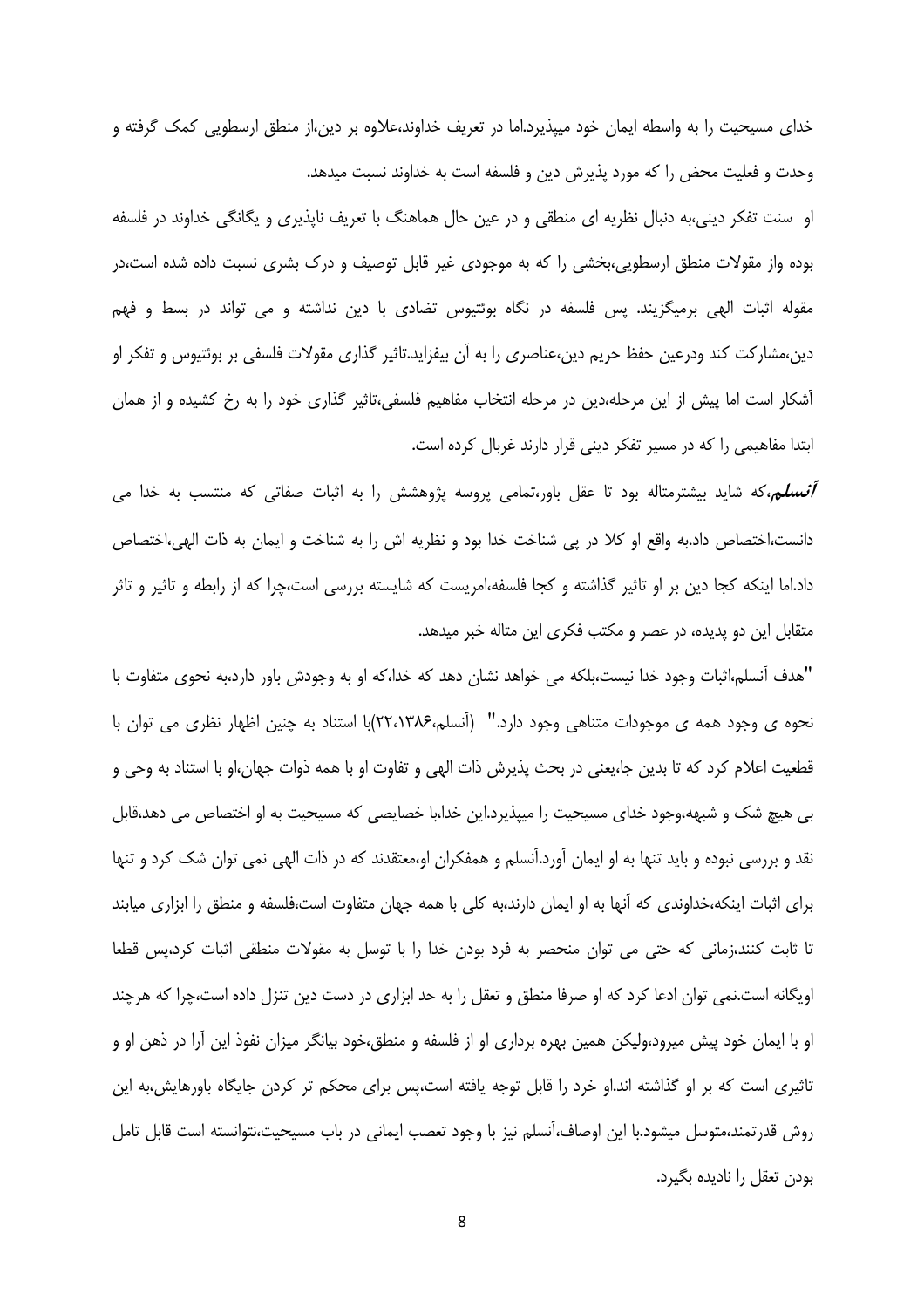**تو***ماس* **م**ی گوید:"مقصود من اعلام حقیقتی است که مذهب کاتولیک بدان معتقد است.اما در این کار باید به عمل طبیعی متوسل شوم،زیرا کفار مرجعیت کتاب مقدس را قبول ندارند…عقل می تواند وجود خدا و بقای روح را اثبات کند اما اثبات تثلیث و حلول و روز داوری از او ساخته نیست."(راسل،١٣۶۵،٣٣٨)

با استناد به این گفته توماس،می دانیم که او آموزه های وحی را به ضرس قاطع پذیرفته است و آنها را غایت حقیقت میداند و به هیچ گونه جرح و تعدیلی در این آموزه ها اعتقاد ندارد.پس تا بدین جا با قطعیت می توانیم اعلام کنیم که توماس،متاثر از مذهب بوده و بی هیچ شبهه ای به آن ایمان دارد.

اما چرا توماس به سراغ عقل و فلسفه میرود؟ارسطو به عنوان نماینده فلسفه حقیقی– البته در نظر این متفکر– چه تاثیری بر توماس میگذارد که او را به این حوزه سوق میدهد؟ظاهرا او برای همه فهم کردن مقولات دینی به عقل روی می آورد.چرا که آنان که بیرون از دین مسیح هستند ،از ایمان مسیحی محروم بوده و توان اعتقاد آوردن،به شیوه مسیحیان را ندارند.اما خرد این میان چه نقشی بر عهده دارد؟

ظاهرا توماس معتقد است که چون اصول و ارکان دین،به عنوان مثال خداشناسی،از وجه منطقی نیز برخوردار بوده و قابل اثبات به وسیله عقل نیز می باشند،پس برای ارائه عمومی این اصول،به همه مردم با هر نوع تفکری،لازم است از ابزاری جهان شمول و قابل قبول برای همگان استفاده شود که همان عقل است.از همین جا می توان به تاثیر گذاری فلسفه بر افكار توماس،به طور كلي،پي برد.او زبان فلسفه را زباني جهاني تر و حقايق فلسفي را قابل قبول يافته و به همین دلایل،سعی دارد دین را از طریق معیار جهانی تعقل،اشاعه دهد.با این اوصاف،قطعا مسیحیت او از فلسفه تاثیر يذيرفته است.

توماس می گوید: "محمول ها را هم می توان بر خداوند اثبات کرد و هم از خداوند سلب کرد،بنا به مفهوم اسما اثبات کرد و بنا به وجه معناداری سلب کرد."(کاپلستون،۱۳۸۷،۴۵۰،۱۳۸۷)اینکه برای شناسایی درست ذات الهی،توماس مقولات منطقی ارسطو را کارامد تشخیص میدهد و از قضایای موضوعی–محمولی برای اطلاق صفات گوناگون به خداوند بهره میگیرد،بیانگر آنست که او این مباحث منطقی را مرتبط با حقایق دینی دانسته و آنها را به دلیل قرار داشتن در مسیر حقیقت،ابزاری کارامد برای معرفی خدای مسیحیت،به سایر اقوام،تشخیص میدهد.می توان از طریق اطلاق محمولها و صفاتی که میشناسیم به خداوند،به شناختی عقلانی از او دست یافت.پس خرد بر دین تاثیر گذار بوده و به بسط و اشاعه و باور منطقی رسیدن از قضایای دینی،پاری میرساند.قضایای دینی،دیگر صرفا به یک جمله در ارائه یک آموزه دینی،اکتفا نکرده و برای ایجاد یک باور همگانی،از الگوهای عقلی الهام گرفته و به عنوان مثال،روشی شبه منطقی در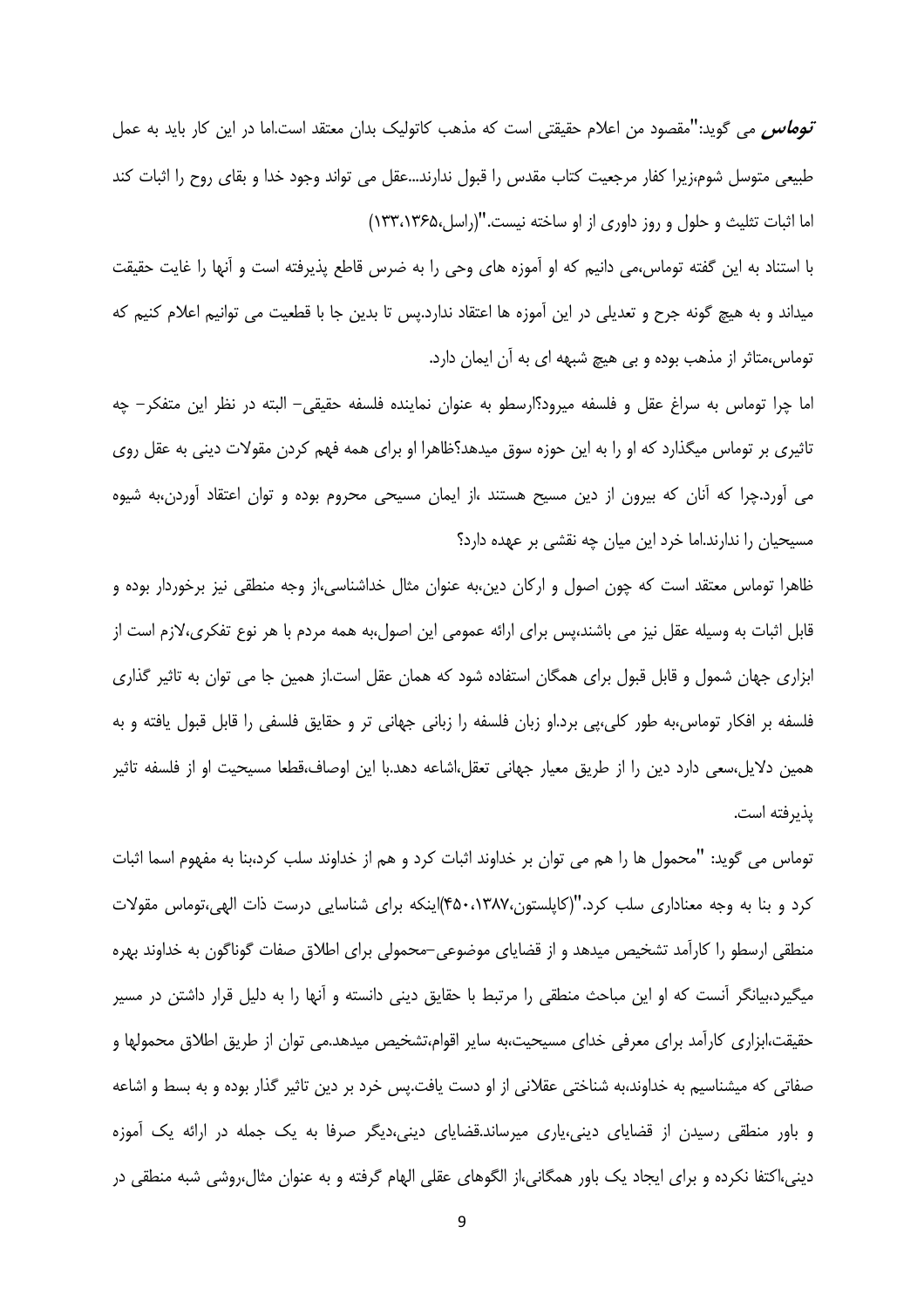پیش میگیرند تا اثبات کنند که دین همانقدر که ایمان است،می تواند عقلانی نیز باشد،چرا که دین و تعقل صحیح،هر دو حقیقت را بیان میکنند.فلسفه و تعقل برای ایجاد ارتباط با نوع بشر،خود را به زبان مشترکی که همان بدیهیات ذهن انسانی باشد مجهز کرده بود و با شروع از این نقطه،می توانست با قطعیت،ادعاهای خود را اثبات کند.دین که تنها به سلاح ایمان مجهز بود،به مرور زمان،دریافت که استفاده از فلسفه،می تواند حوزه محدود او را وسیع تر کرده و زبانی همه فهم برای انتقال مضامین،اختیار کند.پس بسیاری از متالهان چه به دلیل گرایش شخصی و چه به خاطر ارتقا مسیحیت،به فلسفه روی اّوردند.البته هیچ گاه نباید فراموش کرد که با وجود تاثیر گذاری فلسفه بر دین،این دین بود که همواره اولويت هارا به خود اختصاص داده و براي فلسفه حد گذاري مي كرده است .

به عنوان مثال توماسی که از منطق ارسطویی برای اثبات وجود خداوند بهره میبرد،پس از اطلاق صفاتی به او و به دست دادن تعریفی از خداوند،همه این صفات را صرفا ابزاری برای کسب شناخت نسبی از خداوند نشان داده و این صفات را به هیچ عنوان مشترک معنوی میان خدا و جهان،نمی داند.اینها تنها ابزاری برای درک آن حقیقت است که دین به دست داده است.حوزه علوم این جهانی،تنها همین جهان است و ما پس از کسب شناختی ابتدایی از خداوند،می بایست تحلیل های منطقی را کنار گذاشته و برای نزدیکی به ذات الهی،به ایمان اتکا کنیم،یعنی تاکیدی مجدد به کلام تورات، كه خدا همان هست كه هست.

اینکه توماس در شناخت خداوند تا چه حدی متاثر از ایمان یا عقل بوده و به طور کلی تفکر تومایی غالب در آن دوره،چه میزان،در ارائه مفاهیم خود،از ایمان یا علم بهره میبرده است ،در این اظهار نظر توماس،اشکار است:"خداوند...وجود خویش را به میانجی گری حضرت مسیح بر مردمان أشکار ساخته است.انسان چاره ندارد جز اینکه به حقیقت ایمان داشته باشد و عقل را دسترسی به دریافت آن نیست...فلسفه باید خدمتگذار دین باشد...ارسطو... خادم حوزه مسيحيت است."(فروغي،۱۳۸۵،۱۳۸۵)

درست است که دین،فلسفه را به کار گرفته و از آن متاثر شده و قالب های جدیدی پی ریزی کرده است،اما همچنان خرد را وابسته و در خدمت دین معرفی میکند که تفکر غالب قرون وسطایی است.شاید فلسفه در درک دین،یاری کننده باشد،اما حقیقت آن چیزی است که دین بیان کرده است.

به طور کلی می توان اینگونه بیان کرد که،در فلسفه یونان،آنکه تحت نام صانع یا محرک نامتحرک نخستین می أيد،يكي است و نظير ندارد.اين اصل منحصر به فردي كه به وجود أورنده جهان و محرك أن است،خود از مجموعه خلقتش جدا بوده و با هیچ یک از اعضای هستی،جمع بسته نشده و قابل توصیف نمی باشد.این واحد بی بدیل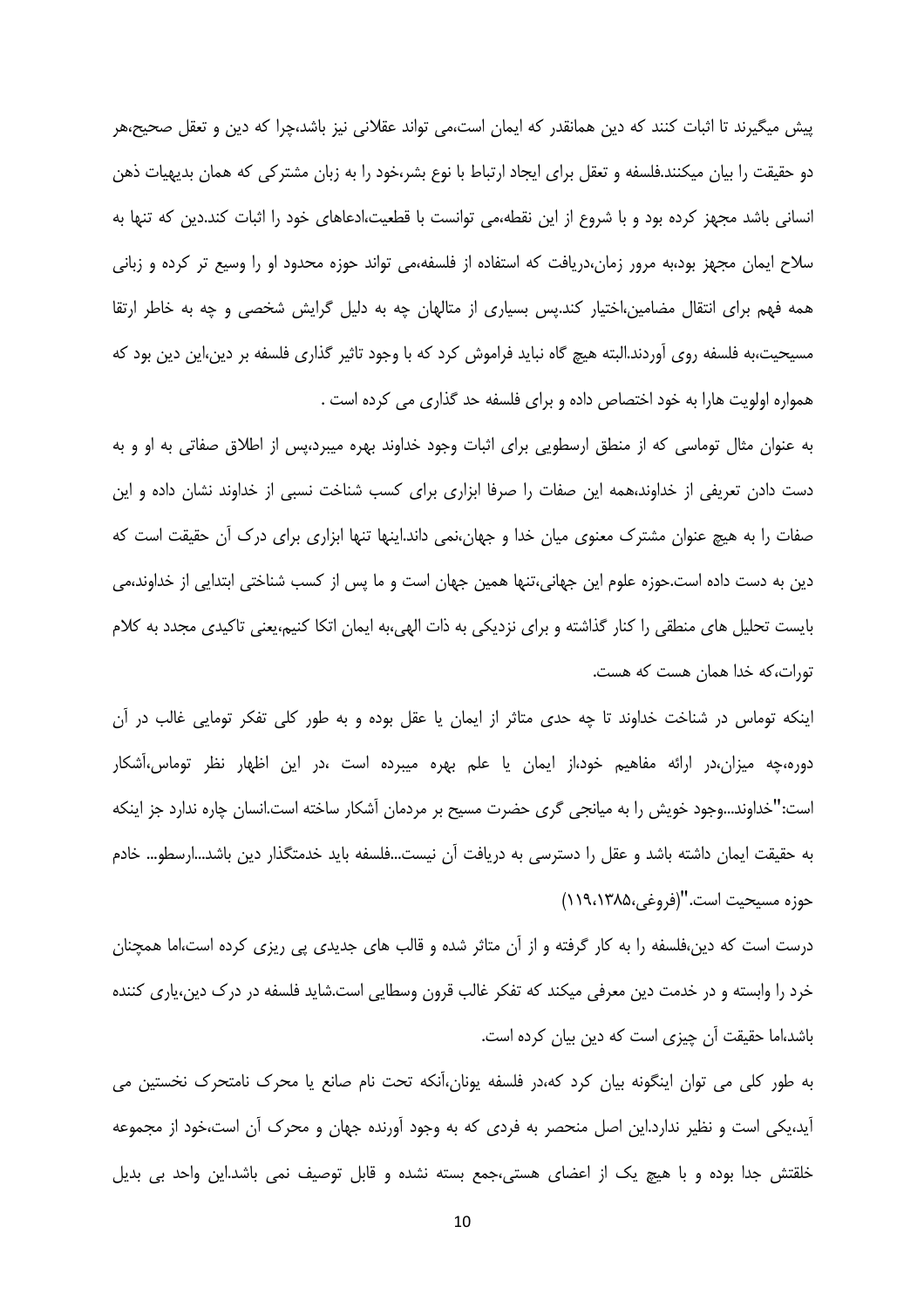وسرچشمه هستی،همان خداست.می توان ملاحظه کرد که تعاریف مسیحیت و فلسفه از خدا،در نقاطی تا چه حد به یکدیگر نزدیک است،چرا که خدای مسیحیت نیز منحصر به فرد و غیر قابل توصیف بوده و همان است که هست.در جواب این سوال که آیا دین،درتعاریف خود از خدا،متاثر از فلسفه بوده یا نه،باید پاسخ دادکه قطعا دین تاثیراتی از مباحث عقلانی پذیرفته است.درظاهر،مسیحیت به شدت فلسفه را طرد میکند،ولیکن پر واضح است که آبای کلیسا،در عین برخورداری از اعتقادات دینی منحصر به خودشان،در تالیف اناجیل،به هر حال از تفکرات مرتبط با دین،بهره برده اند.این افراد در تاسیس کانون مسیحی،قطعا از آنچه که به لحاظ معنایی نزدیک به دین بوده است بهره برده اند و قطعا آموزه های فلسفی رایج در جامعه ی فلسفه محور ابتدای مسیحیت،برشکل گیری آموزه های دینی تاثیر گذشته است،هر چند که اهالی دین منکر این امر باشند.اما اینکه دین تا چه اندازه بر فلسفه در بحث خداشناسی تاثیر گذاشته است،آسان تر قابل پیگیری است.فلسفه قرون وسطی،فلسفه است که در هر شکل و با هر تعریفی،حتی در خرد گرا ترین مراتب،می بایستی از فیلتر دین گذشته باشد.آنچه به لحاظ دینی پذیرفته نباشد،حتی با وجود ادله و براهین فلسفی،یا به کل کنار گذاشته میشود و یا با توسل به دیدگاه جدایی دین از عقل،به حوزه خاص خویش رانده میشود.پس شاید در ظاهر،بیشترین تاثیر را فلسفه از دین پذیرفته باشد،اما دین نیز در بیشتر جزئیات و ارکان خود،حتی با وجود رد این ادعا،بسیار از تعقل و فلسفه بهره برده است،چرا که یگانه ابزار آدمی برای مواجهه با جهان و هر آنچه در آن است،و حتی مقوله ايمان،عقل اوست.

### ٢.تثليث

اصل تثلیث،جنجالی و حساسیت برانگیزترین آموزه آیین مسیحیت است که همواره،از زمان شکل گیری آن تا به امروز،میان کلیسا و منتقدان آن،بر سر این اصل جدل وجود داشته است.اما اصل تثلیث چیست و ریشه پیدایش آن به چه بازمی گردد؟

اصل تثلیث اینگونه بیان می دارد که جهان بر سه رکن الاهی تکیه دارد که این سه رکن عبارتند از پدر یا همان خداوند آفریننده جهان،پسر یا همان عیسی مسیح و روح القدس که عشق الاهی خداوند بر روی زمین است و امور جهان را به پیش می برد.اُن بخش از این اصل،که تا به امروز،پدید آورنده مناقشات فراوانی بوده است،قسمتی است که ادعا می کند عیسی مسیح،فرزند یا پسر خدا است.اما این ادعا چگونه شکل گرفت و چرا؟

رویدادها، نظریات و حوادث تاریخی فراوانی در شکل گیری این اصل نقش داشته است.بسیاری معتقدند که عیسی مسیح،در زمان حیات خود،شخصا هرگز اشاره ای به آنکه فرزند خداست نکرده است و این باور،حتی چندین سده پس از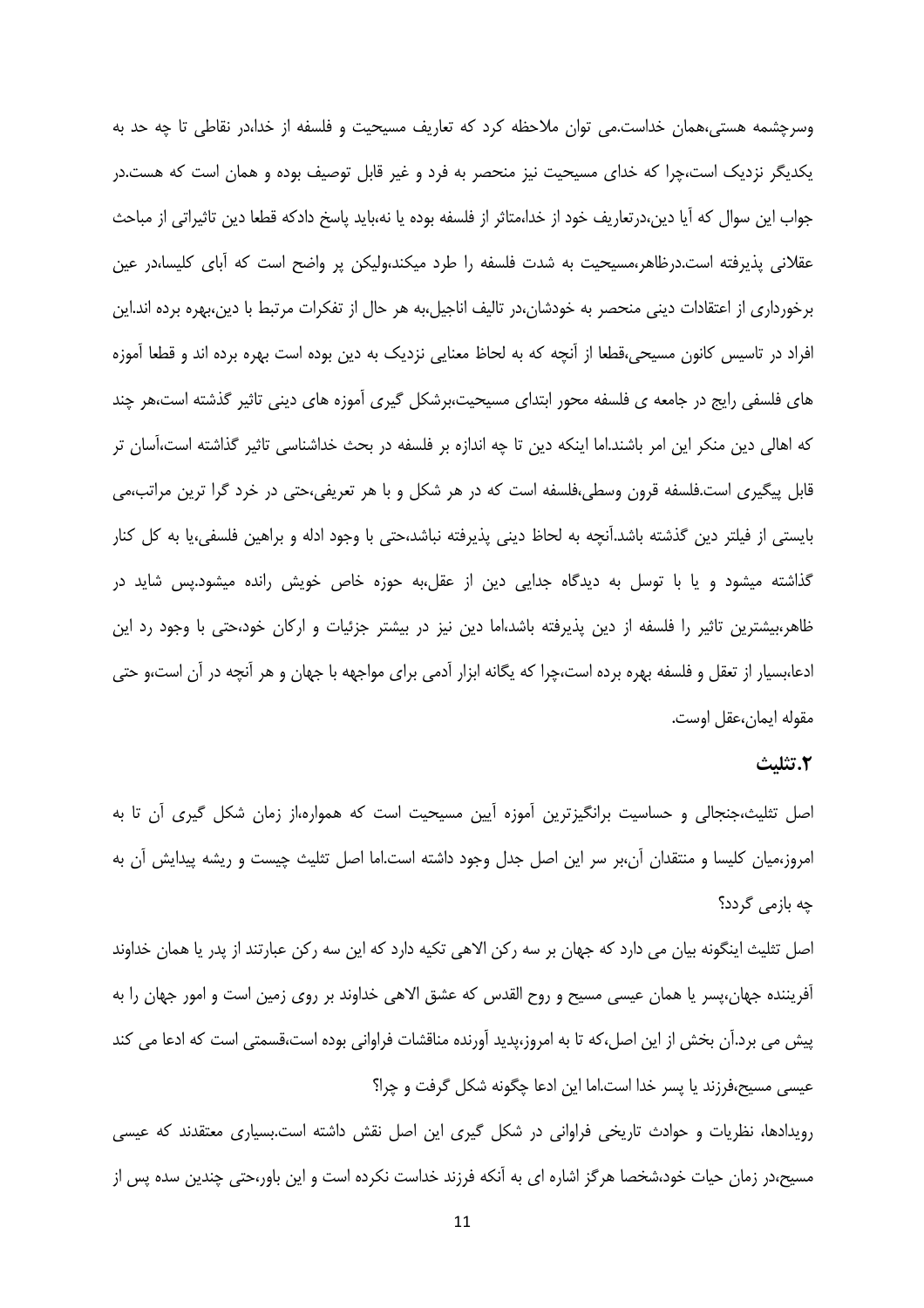مرگ او شکل گرفته است.اما در تضاد با این گروه،عده ای از نظریه پردازان مسیحیت نیز معتقدند که عیسی مسیح،بارها در طول حیات خود به این امر اشاره کرده است و به طور کلی زندگانی و معجزات او،اثبات کننده صحت این اصل می باشد.

اما شاید بتوان چند رویداد عمده را که احتمالا در شکل گیری این باور نقش مهمی داشته اند به اختصار ذکر کرد: شاید اولین و مهم ترین ریشه پیدایش این عقیده که عیسی مسیح،فرزند خداوند است،ابهام و رمز و رازی است که در تولد عیسی وجود دارد.آنچه که در طول تاریخ و همچنین در متون مقدس،درباره چگونگی بارداری مریم و تولد عیسی مسیح آورده شده است،عرصه را برای شکل گیری این تفکر،که عیسی مسیح فرزند خداوند است در میان اقشار گوناگون،از عامه جامعه گرفته تا روحانیون برجسته مسیحی،به وجود آورده است.

اما رویدادهای دیگری–به گواه تاریخ و متون دینی–نیز در تقویت این باور نقش داشته اند که از میان آنها می توان به معجزاتی که به شخصیت عیسی مسیح نسبت داده شده است،شام آخر زندگانی او و نان و شراب نمادگرایانه ای که در میان حواریونش قسمت کرد و رستاخیز عیسی،سه روز پس از مرگ او،که کلیسا بر آن بسیار تاکید می گذارد اشاره کرد. اما شکی نیست که چه عیسی مسیح خود به این امر که فرزند خداست،در طول حیاتش اشاره کرده باشد یا نه،اصل تثلیث سالیان سال پس از مرگ عیسی شکل گرفته است،درست مانند بسیاری از آموزه های مسیحیت که امروزه تبدیل به اصول اساسی و تخطی ناپذیر این دین شده اند و همچنین خود کلیسا و رهبری دینی مسیحیت.

اما شاید بیشترین و جدی ترین نقش آفرینی و تاثیرگذاری این اصل،در دل قرون وسطی و بر روی متالهان مسیحی بود.حال،در ادامه روند استفاده از تفاسیر عقلانی–فلسفی در جهت بسط دین،سوال این است که آیا در مقوله بحث منحصر به فرد مسیحی چون تثلیث– که بخشی از خداشناسی و خداپرستی مسیحیان به شمار می آید– نیزمی توان به تاثیر گذاری فلسفه بر یک باور دینی معتقد بود یا این بار قضیه بر عکس است؟بگذارید دقیق تر و با ارجاع به متون و منابع،این بحث را بسط دهیم تا دریابیم که به لحاظ تاریخی،اصل تثلیث از کجا و چگونه شکل گرفت.

انجیل یوحنا با این جمله آغاز میشود:"در آغاز لوگوس(کلمه)بود و لوگوس با خدا بود و لوگوس خود خدا بود."این جمله،آغازگر ایده تثلیث یا گونه ای سه خدا انگاری در مسیحیت است که به دلیل شکل کلی آن و موضع گیری های متالهان مسیحی،به بحثی جنجالی توام با جبهه گیری های مختلف و غالبا بی نتیجه انجامیده است.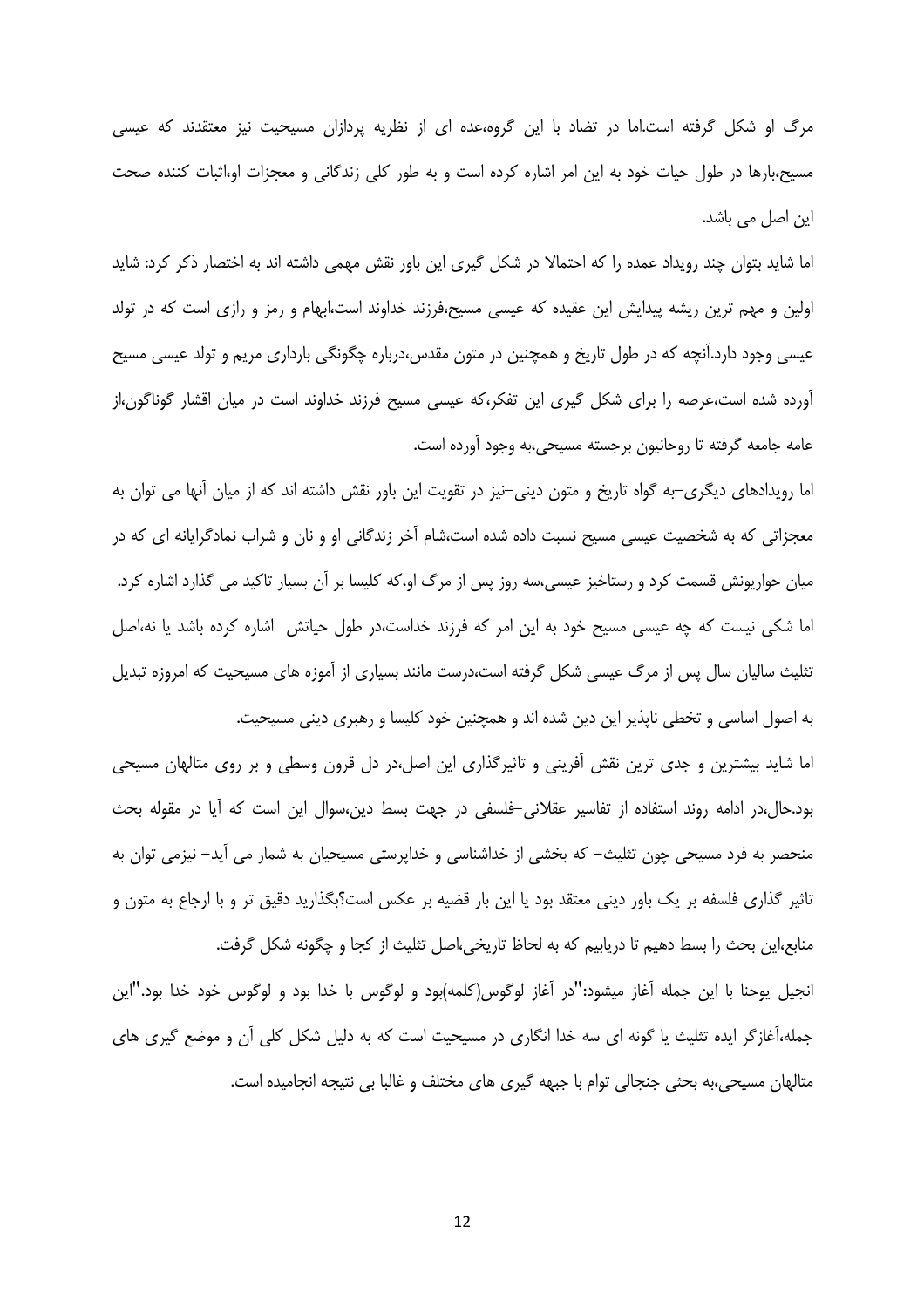"پس از مرگ عیسی او را مسیح و سپس خداوندگاری ساختند…در کنار مسیح، شخص دیگری به نام روح القدس یا روح خدا مطرح می گردد که ابتدا دارای هویت مستقلی نیست ولی رفته رفته از این عامل نیز یک شخصیت مستقل الهی ساخته میشود که در کنار خدای پدر، به اعمال قدرت می پردازد." (آشتیانی، ۱۳۶۸–۳۳۴) برزخی از مورخین مدعی اند انطور که از اسناد و مدارک تاریخی بر می اید،عیسی تاریخی تا پیش از مرگ،دارای این هویت امروزی و شخصیت الهی نبوده است.اما با مرگ او و به سبب پاره ای اتفاقات و استناد به تفاسیر و پیش گویی

های برگرفته از تورات،عیسی به عنوان مسیح موعود معرفی شده و کم کم صورت خدایی به خود گرفت.سپس او را فرزند خدا نامیدند تا بدین وسیله هم مقام انسانی او را ارتقا دهند و هم ماهیت خدایی قائل بودن برای عیسی را تبدیل به امری یقینی کنند.بدین وسیله دو راس از رئوس سه گانه تثلیث مسیحی شکل گرفت. رأس سوم که دیرتر پا به عرصه هستی نهاده و بسط داده شد،نظارت و مهر الهی ناظر بر جهان بود که به عنوان روح خداوند یا روح القدس به جمع دو خدای پیشین اضافه شده و این سه،اصل ایمانی تثلیث را شکل دادند.

این اصل جنجال برانگیز که از ابتدا به همین شکل،نزد آبای کلیسا پذیرفته شده و در مقابل هر گونه تغییر و تحولی در أن،به شدت جبهه گیری شد،منجر به طرد بسیاری از متفکرانی که قائل به تفسیر أن بودند،مانند أریوس یا پلاگیوس،گردید.بسیاری از متفکران که این اصل را گونه ای سه خدا انگاری تلقی میکردند،تلاش کردند تا با وحدت بخشی به این اصول،به اصل وحدت الهی برسند،اما محکوم به وحدت گرایی در وجود شدند.هویت الهی به مسیح بخشیدن وجلوه دادن او به عنوان فرزند خدا که در عین وابستگی به خدای پدر،خود،خدایی مجزا به حساب می أید، نشان از میل متالهان مسیحی به نامیرا جلوه دادن عیسی مسیح و تلاش در ارتقا رسالت دینی او به حوزه بشریت دارد.پس پر واضح است که اصلی که به این نیت ساخته و پرداخته شده است،نسبت به هر انتقادی با عکس العمل شدید*ی* مواجه خواهد شد.

"ما به خدای یگانه،پدر… فرمانروای مطلق،آفریننده همه موجودات مرئی و نامرئی،و به سرور یگانه عیسی مسیح،پسر خدا،هستی یافته از پدر…هستی یافته،نه آفریده شده،از ذات یگانه با پدر ایمان داریم…و برخی می گویند که پسر خدا… افریده یا تغییر پذیر است...کلیسای کاتولیک آنها را تکفیر می کند."(دان ناردو،۹۱،۱۳۸۵)

خداوند چگونه می توانست خدایی دیگر بیافریند؟اًیا تصور عیسی چون خدا،منجر به شرک و چند خدا انگاری نمیشود؟پاسخ کلیسا منفی است.خداوند عیسی مسیح را نیافریده است،عیسی از خداوند هستی یافته وبه هیچ صورتی، به عنوان مخلوق او،مانند سایر موجودات هستی،قلمداد نمی شود.درست است که عیسی نیز خدایی بر روی زمین بوده ولی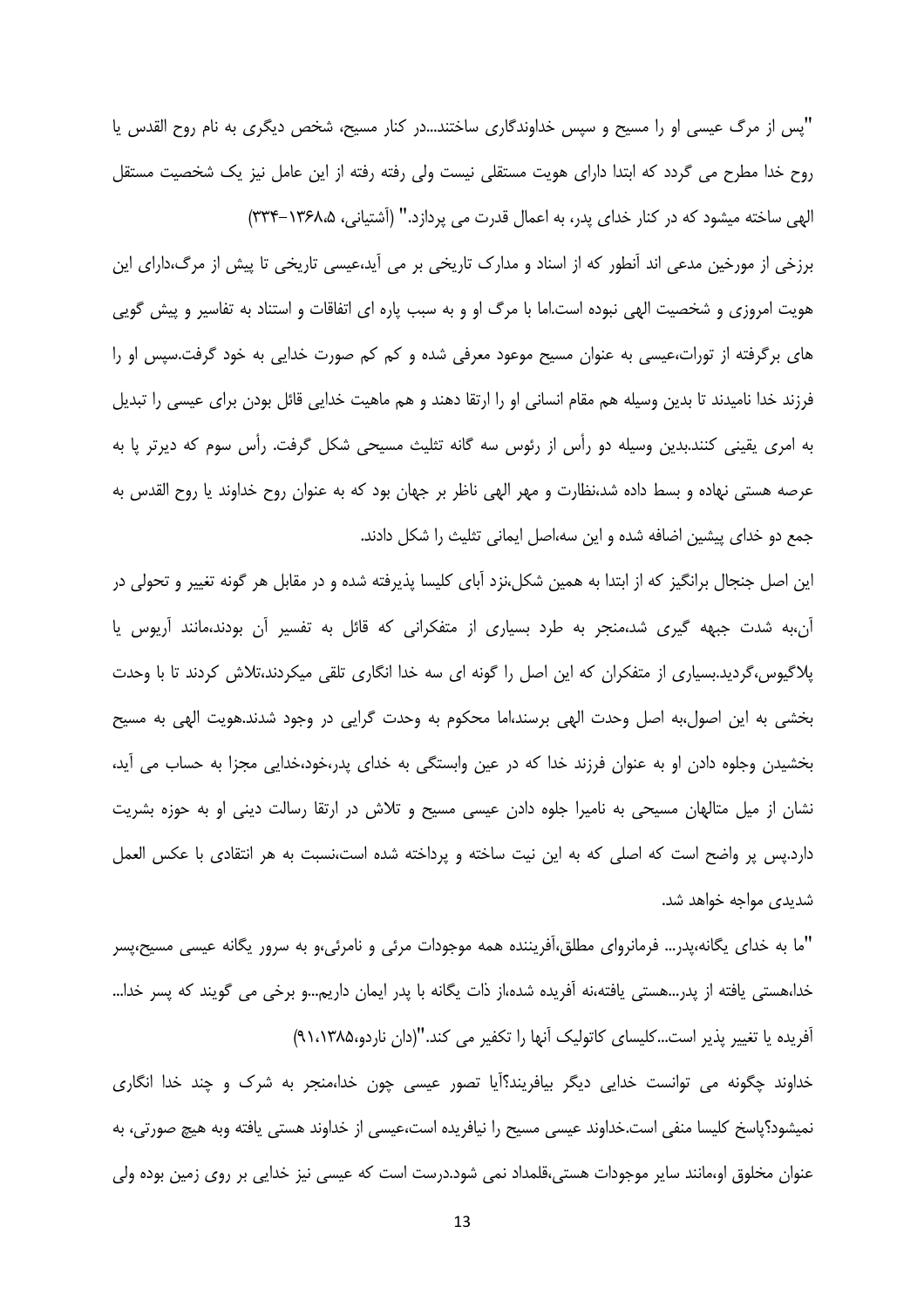او نهايتا با ذات الهي پدر يكي بوده و خداوند– فقط و تنها– يكي است و در نظر گرفتن عيسى به عنوان يک خدا– انسان،منجر به شرک نمیشود.

همانطور که در جملات بالا مشاهده شد،مسیحیت اصل تثلیث را که در قرون اولیه رواج این دین،توسط عده ای از آبای کلیسا مطرح شده بود،چون اصلی الهی پذیرفته است و امکان هیچ گونه جرح و تعدیلی را در باب آن نمی دهد.هر چند که بسیاری از متالهان مسیحی تلاش کرده اند تا به بیانی منطقی تر از این اصل دست یابند،ولیکن همواره یا متهم به بدعت گذاری شده اند و یا خود،به نفع اعتقاداتشان،از تفسیر منطقی این اصل،منصرف شده اند.این اصل یکی از نقاط تقابل مهم عقل و دین است که اگر ملاکمان،میزان تاثیر پذیری متفکران مسیحی در این اصل خاص،از دین یا عقل باشد،برنده این میدان دین است.مسیحیت،با ارائه این مبحث،بابی جدید را در ادبیات و تفکر قرون وسطی ای گشود که حتی منجر به طرد بسیاری از اصول عقلانی متضاد با خود شد.

اًگوستین در باب اصل تثلیث اعلام میدارد که پدر،پسر و روح القدس، قابل تفکیک از یکدیگر نبوده،فاصله زمانی نداشته و هیچ گاه یکی بدون دیگری نبوده است.اما این اصلی کاملا ایمانی بوده که به هیچ روی نباید با عقل سنجیده شود و بدون چون و چرا باید به آن ایمان آورد.در باب این موضوع خاص،او دین را بر عقل ترجیح میدهد.در این موضوع خاص،می توان تاثیر پذیری فلسفه را از دین،به خوبی مشاهده کرد.

اما اریوگنا نیز در مبحث تثلیث،با وجود تلاشی که در بسط عقلانی این اصل انجام داده است،نهایتا مغلوب آموزه های وحیانی شده و عقل را به نفع دین کنار میگذارد.تثلیث را باید پذیرفت.پس از پذیرفتن آن،شاید بتوان آن را کمی ملموس تر كرد. "(خداوند) وجودش اب است و حكمتش ابن و حياتش روح القدس "(راسل،۶۹،۱۳۶۵)

او با تمسک به خرد،تنها می تواند بیان کند که،خداوند پدر است و برتر.فرزند او،عیسی،نماینده خرد و عقل الهی خداوند بوده و روح القدس نیز روح زندگانیست که خداوند بر جهان دمیده است.اثر گذاری خرد بر دین،تا همین جاست.می توان تلاش منطقی–عقلانی اریوگنا را برای توجیه سه خدا انگاری مسیحی و تفسیر آن به وجوه مختلفی از وجود یک خدای واحد،برای حفظ وحدت الهی در چنین اظهار نظری،تشخیص داد.او سه جنبه تثلیث را حفظ میکند اما سعی میکند تفاسیری منطقی تر از هریک از ارکان تثلیث ارائه دهد.

اما آیا آنسلم که تمام مدت کوشید تا ایمانی ترین آموزه های دینی را کاملا همخوان با تعقل و فلسفه نشان دهد، در حوزه امری چون تثلیث نیز،همین گونه می اندیشد؟اًیا او می تواند تثلیث را نیز به میزان سایر اَموزه های دینی–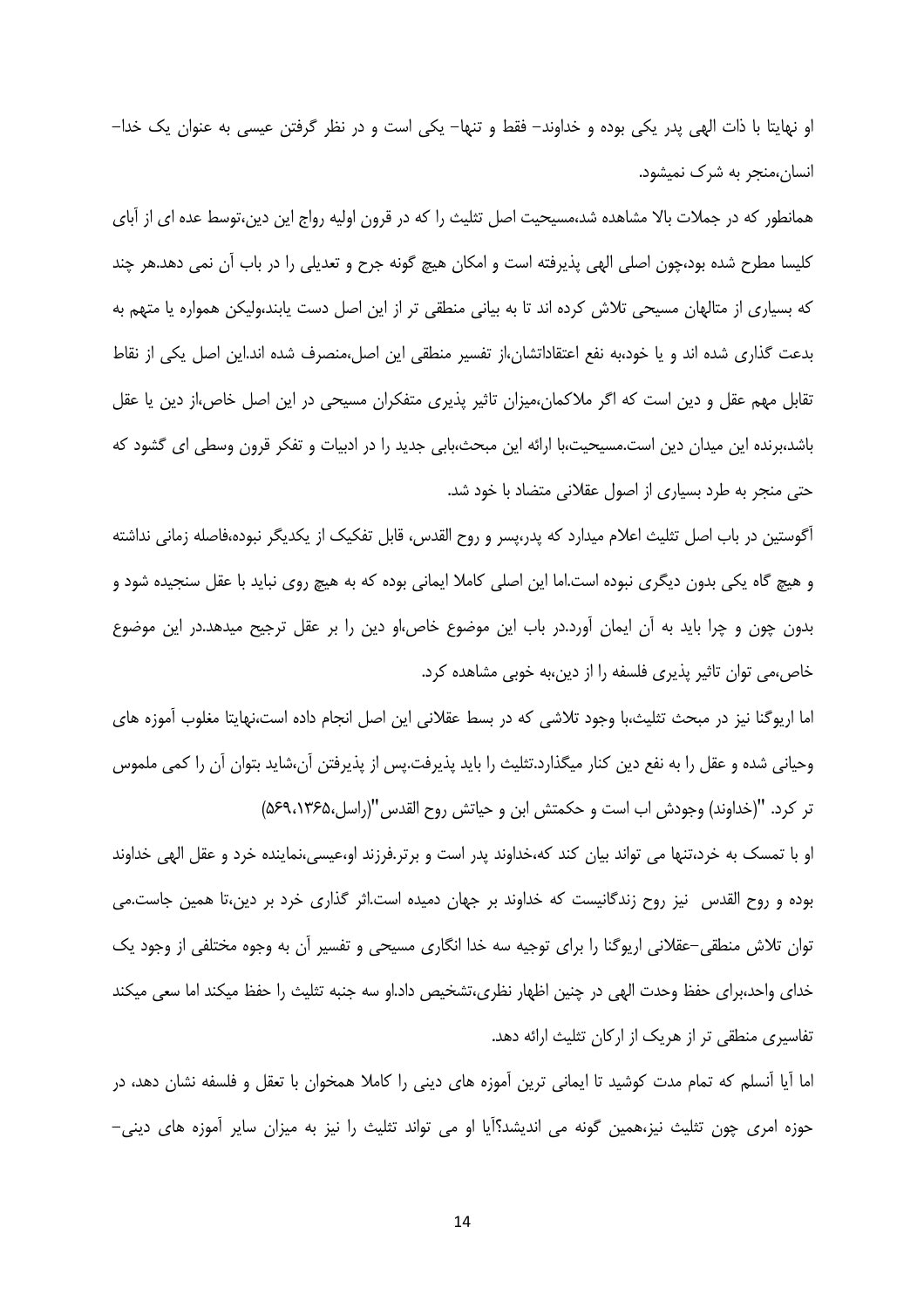وحیانی،عقلانی دانسته و از مسیر استدلال های منطقی به اثبات أن بپردازد؟ سوال اصلی اینجاست که آیا در مقوله تثلیث نیز،این باور به اصالت استدلال های منطقی،بر دیدگاه دینی آنسلم تاثیر گذار بوده است؟

آنسلم می گوید: "پسر تو که در تمام شئون با تو برابر است...از بساطتی چنین متعالی چیزی بر نخواهد آمد مگر آنچه خود اوست،آنچه تثلیث خود به تمام و کمال است،هر یک از آنها یعنی اب،ابن و روح القدس نیز همان هستند."(أنسلم،١٣٨۶،٩٣)

پر واضح است که او نیز مانند سایرین،دستی در اصل تثلیث نبرده و به دلیل غلبه ی ایمان،تحلیل منطقی را کنار گذاشته و برابری پدر،پسر و روح القدس را میپذیرد.او به گواه دین استناد میکند و می پذیرد که خداوند،پسری از جنس خود،برای آمرزش بشریت آفریده و روح القدسی که جهان را هدایت میکند.او ایمان دارد که هر یک از این اصول،نمی تواند بی دیگری باقی باشد.پس به طور کلی،آنسلم نمونه ی متالهانی است که سلطه بی چون و چرای دین،علی الخصوص در قضیه دشواری چون اصل تثلیث،بر او محرز است.اَنچه دین میگوید،حقیقت است بی هیچ شبهه ای،و عقل را اجازه ورود در این قلمرو نیست.می توان دریافت که دین،مواضع خود را با قدرت،تحمیل میکند.

حتی توماس،به عنوان یکی از مدعیان استفاده از تفاسیر منطقی و بهره گیری از فلسفه،می گوید:"مقصود من اعلام حقیقتی است که مذهب کاتولیک بدان معتقد است.اما در این کار باید به عمل طبیعی متوسل شوم،زیرا کفار مرجعیت کتاب مقدس را قبول ندارند...عقل می تواند وجود خدا و بقای روح را اثبات کند اما اثبات تثلیث و حلول و روز داوری از او ساخته نیست."(راسل،۱۳۶۵،۱۳۳)پس اصل تثلیث،در نظر گاه توماس نیز،آموزه ای است که می بایست بی هیچ چون و چرا و به گواه ایمان،پذیرفته شود چرا که عقل،توان بحث از چنین مقولاتی را ندارد.یا به بیان ساده تر می توان این طرز نگاه را،با جمله ای که میان عموم مردم رایج است توضیح داد که عقل انسانی،فقط در حوزه های خاص و تا حدود معینی کاراًیی دارد و بس.کاملا اًشکار است که عدم توانایی در بسط و تفسیر منطقی این اًموزه،حتی فلسفی ترین متالهان این دوران را نیز وادار به سکوت و ایمان بی چون و چرا و پرسش کرده است.

### سرانجام

مسیحیت با ورود خود به حوزه فلسفه،بسیاری از تعاریفی را که درباره خداوند شکل گرفته بود تغییر داد و آنچه را که مادی و غیر الاهی به شمار آورده و مخدوش کننده تصویر ازلی خداوند می دانست،از فلسفه حذف کرد.به واقع در بدو قدرت گیری مسیحیت، تعاریف دینی،مطلقا خود را بر فلسفه تحمیل کرده و جای هیچ بحثی پیرامون موضوعات متافیزیکی باقی نگذاشت.اما به مرور و با گسترده تر شدن حیطه فرمانروایی مسیحیت و ورود آرا و افکار جدید،نیاز به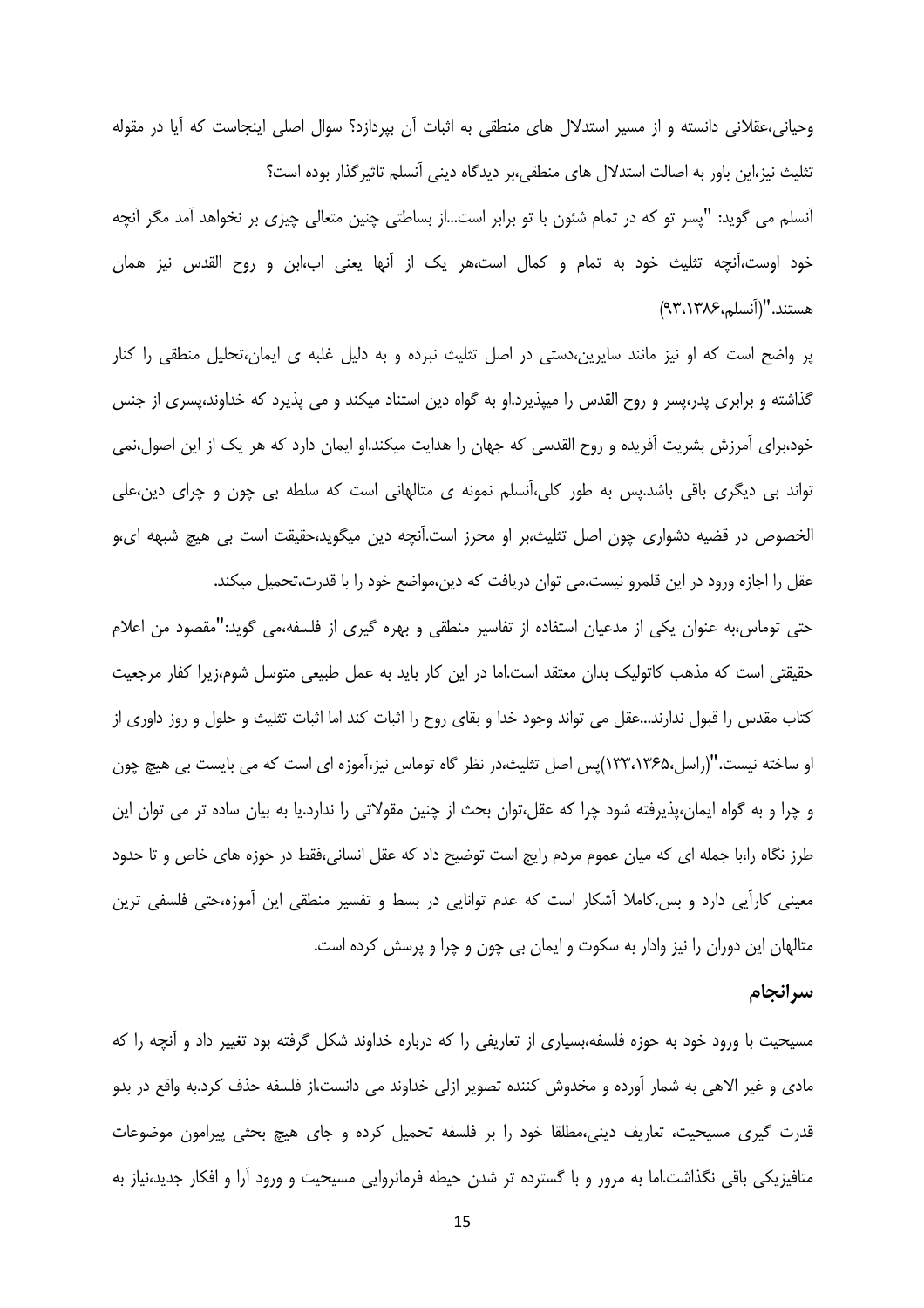بحث منطقی–عقلانی پیرامون بسیاری از این مقولات،از جمله ذات الاهی،به میان أمد تا با باز تر و همه فهم تر کردن موضوعات، بتواند بیشتر پیروان مسیحی را که با انواع اعتقادات و سطح خرد،مسیحیت را پذیرفته بودند،توجیه کند.اینجا بود که لزوم به کار گیری مقولات فلسفی،که به جهت تکیه بر خرد انسانی و استناد به استدلال های منطقی،از پذیرش بیشتری در میان مردم برخوردار بود، ضرورت یافت.

به اختصار می توان اینگونه گفت که متالهان مسیحی،تنها آن دسته از مقولات فلسفی را که پیرامون امور غیر مادی،ثابت و عقلانی به بحث پرداخته بودند،شایسته دخول در بحث پیرامون خداوند دانسته و به همین خاطر به عنوان مثال،تنها مثل و امور معقول و پایدار افلاطونی را دارای قابلیت به کارگیری در بحث پیرامون خداوند دانستند یا از مقولات ارسطویی تنها در شناخت بیشتر خداوند و درک نسبی از او استفاده کردند چرا که به جد قائل به آن بودند که هیچ مقوله عقلی،دارای توان درک ذات الاهی نیست تا بتواند تعریفی درست و دقیق از آن ارائه دهد.فلسفه متعلق و ساخته انسان است و انسان هیچ گاه نمی تواند درک درستی از خالق خود پیدا کرده و تعریفی دقیق از او ارائه دهد.پس عقل تنها در بخش هایی،برای عمومیت بخشیدن بیشتر دین،می تواند او را همراهی کند اما وحی،خود به تنهایی به تمام مقولات پاسخ داده و کفایت می کند.اما چون عموم پیروان دین،نمی توانند معانی دقیق وحی را درک کنند پس می بایستی با توسل به خرد و فلسفه، دین را برایشان قابل درک و پذیرش کرد.

اما مهم ترین بخشی که دین برای توضیحش به فلسفه متوسل شد و در آن کمترین بهره را از مقولات فلسفی برای بسط خود به دست آورد،اصل تثلیث بود.اصل تثلیث،که شاید خرد گریز ترین مقوله دین مسیحیت باشد،به مرور زمان و با به وجود أمدن سوالات منطقي پيرامونش،توسط اكثر متالهان غير متعصب و علاقه مند به فلسفه مسيحي،تمام تلاش خود را به کار بست تا تعریف و تحلیلی منطقی از خود ارائه دهد،اما از آنجا که فرزند خداوند بودن عیسی مسیح،مفهومی بود که به هیچ عنوان نمی شد با بهره گیری از امور عقلی و مقولات فلسفی،توجیهی برای آن یافت،پس از کنکاش و جستجوی فراوان،تقریبا تمامی متالهان مسیحی عنوان کردند که اصل تثلیث،صرفا و کاملا یک اصل ایمانی بوده که می بایست با یقین قلبی و به نور ایمان پذیرفته شود و نباید به دنبال تحلیل فلسفی پیرامون آن بود چرا که توضیح این آموزه،از حیطه خرد انسانی خارج است.

اینکه فلسفه،با عبور از قرون وسطی،تحت تاثیر دین و آموزه های وحیانی در ارائه تعریفی از ذات الاهی یا خداوند قرار گرفت امری انکارنشدنی است اما به یقین مسیحیت نمی تواند تاثیرات گسترده و عمیقی را که در طی زمان از آموزه های فلسفی پذیرفته است را پنهان کند.آموزه های فلسفی،با ورود مسیحیت،تا مدتی مجبور به سکوت،انکار،مبارزه یا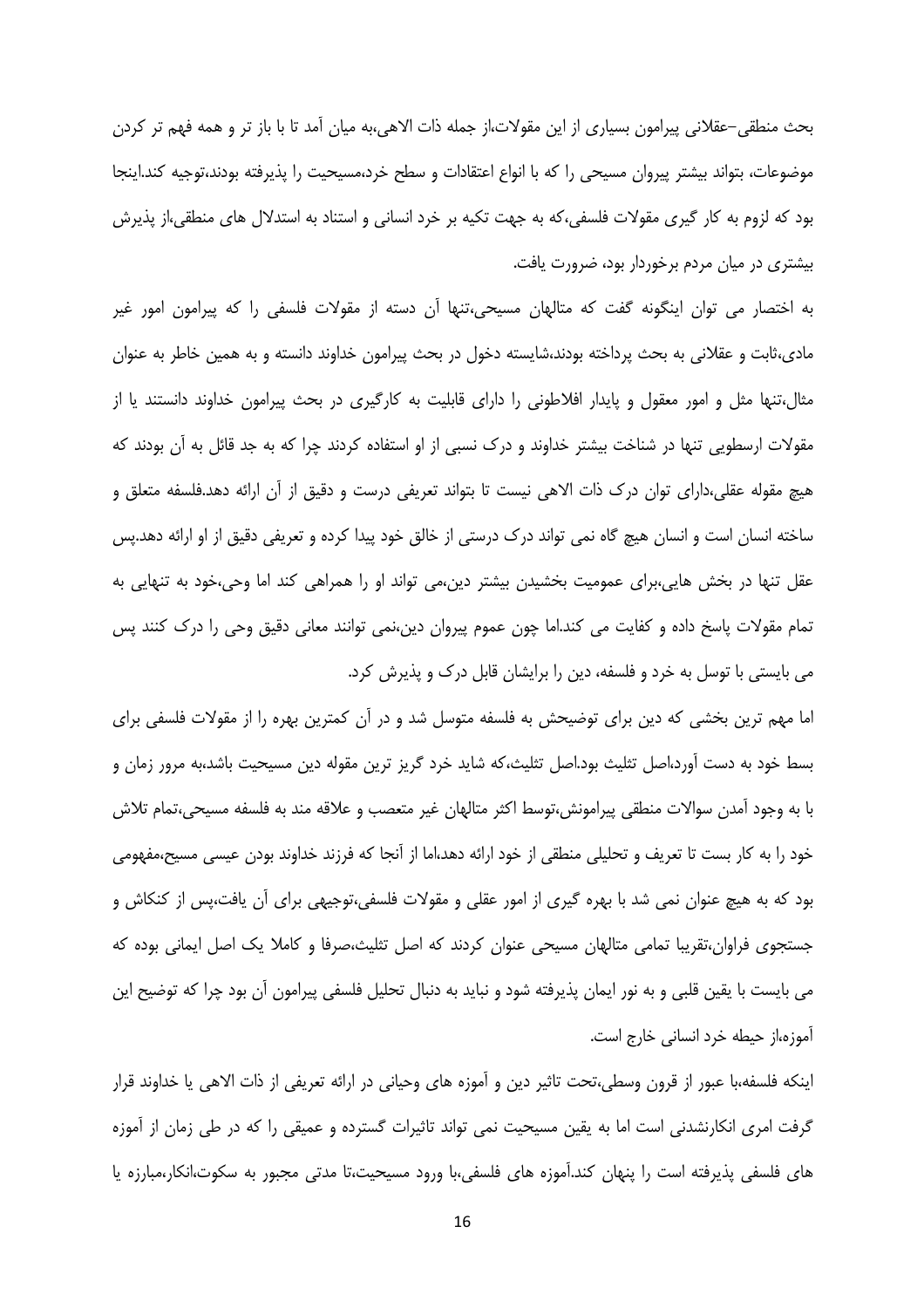حتی چشم پوشی از مواضع خود و یا صرفا انتقاد از تحمیل هایی که در موردشان صورت می گرفت شدند اما با گذر از دوره ابتدایی قدرت گیری مسیحیت و ورود به سالهای متاخر قرون وسطی،می توان به وضوح میزان تاثیر گذاری آموزه های عقلانی–منطقی بر آموزه های وحیانی در تعریف اصل ذات الاهی را مشاهده کرد و دلیل این امر نیز بسیار روشن است.از آنجاییکه فلسفه،زاییده خرد انسانی و متکی به تعقل است و در توجیه مقولات مورد بحث خود،همواره به استدلالهای منطقی تکیه می کند،پس هیچ گاه دچار این آسیب که قادر به توضیح مقولات خود نبوده و یا آنکه مجبور باشد بدون دلیل و کورکورانه اصلی را تایید یا تکذیب کند نمی شود،بلکه یا قادر به اثبات امری است و یا می بایست آن را اصلاح کند و یا به جستجوی بیشتر برای درک آن بپردازد.پس می تواند اطمینان داشته باشد که تا جایی که توان بحث و استدلال وجود دارد و انسان از خرد خود بهره میگیرد توان ادامه حیات دارد.

اما آموزه های دینی که در بسیاری موارد نمی توانند ادله منطقی در اثبات خود بیاورند از این امکان بهره مند نبوده و می بایست دست به انتخاب بزنند:یا صرفا قلبی و ایمانی و بدون استناد به دلیل خاصی آموزه ای را بپذیرند و یا با بهره گیری از خرد،منطق و فلسفه، آن آموزه مشخص را فراگیرتر و ملموس تر سازند.در طی قرون وسطی،دین،به هر دو این انتخاب ها دست زد و فلسفه نیز با دینی شدن فضای جامعه،هرچه بیشتر وارد حوزه آموزه های وحیانی شده و در این مورد به بحث پرداخته و از دین تاثیر پذیرفت تا جایی که شاخه فلسفه دین از دل این مناقشات،در طی زمان شکل گرفت که به وضوح نطفه اش در دل جوامع و دوران های دینی و اشتغال به آموزه های وحیانی بسته شده بود.دین و فلسفه هر دو تلاش كردند تا ذات الاهي را توضيح دهند،دين،ايمان قلبي را راه ارتباط با پديد أورنده هستي قلمداد كرده و انسان را در درک جزئیات این ذات،ناتوان دانسته و فلسفه،از دیرباز تا کنون همواره در تلاش است تا با آنچه که به مدد خرد انسانی،در طی زمان کسب کرده است و تا حدی که در توانش است تعریفی منطقی از خداوند و توانایی او ارائه دهد تا پدید آورنده جهان را هرچه بیشتر برای نوع بشر ملموس،قابل درک و نزدیک سازد.قطعا هر دودر در تلاش برای هر چه نزدیک تر شدن هستند.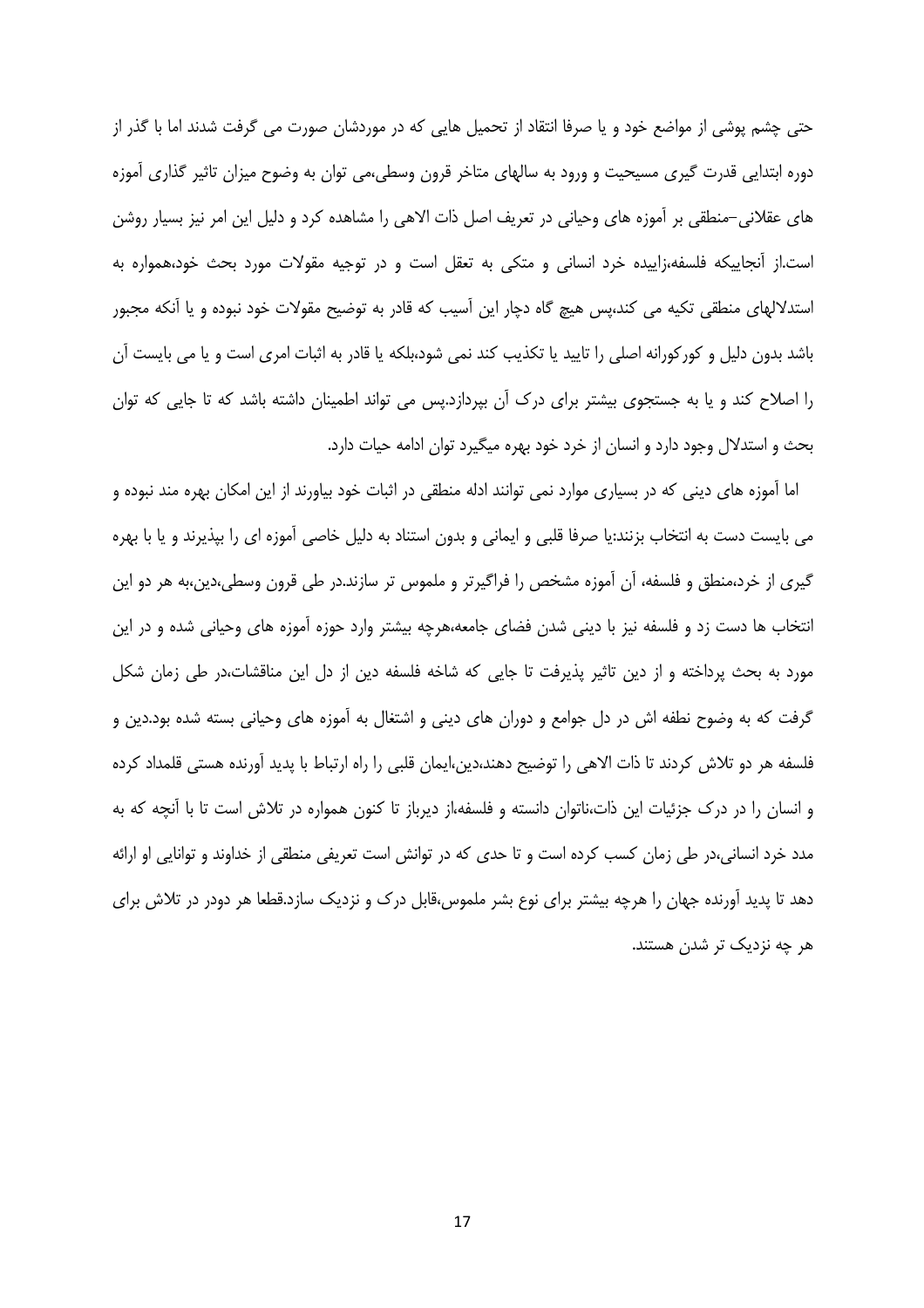منابع